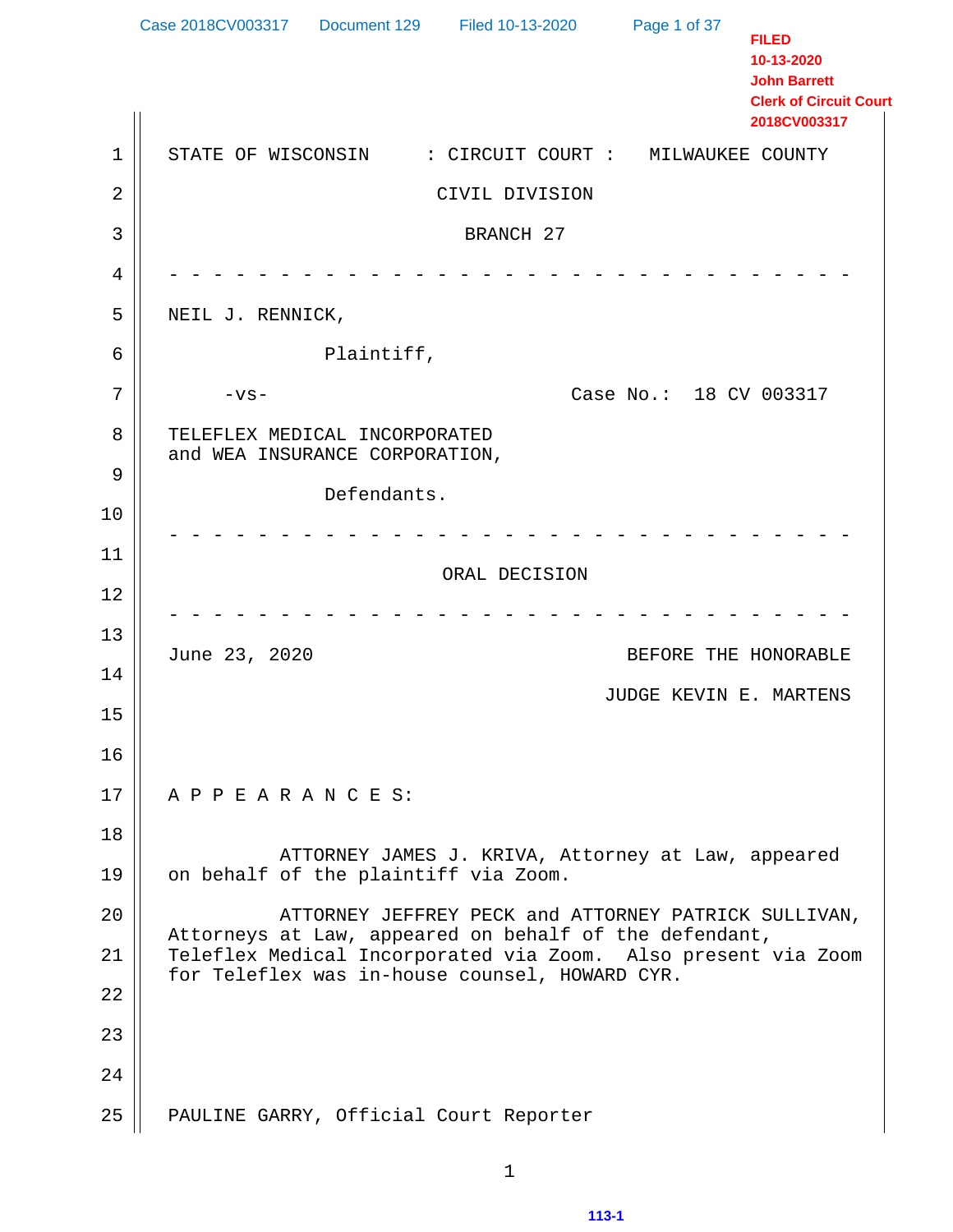| 1  | * * TRANSCRIPT* *<br>$\star$<br>$\star$           |
|----|---------------------------------------------------|
| 2  |                                                   |
| 3  | THE CLERK: Case No. 18 CV 3317. Neil J.           |
| 4  | Rennick versus Teleflex Medical Incorporated, et  |
| 5  | Appearances, please?<br>al.                       |
| 6  | MR. KRIVA: Good afternoon, Your Honor. Jim        |
| 7  | Kriva of Kasdorf, Lewis, & Swietlik for the       |
| 8  | plaintiff, Neil Rennick.                          |
| 9  | MR. PECK: Good morning, Your Honor. Jeff          |
| 10 | Peck, Ulmer & Berne for the defendant, Teleflex   |
| 11 | Medical Incorporated.                             |
| 12 | MR. SULLIVAN: And Pat Sullivan from               |
| 13 | Siesennop & Sullivan also for Teleflex, Judge.    |
| 14 | THE COURT: I understand we've got Howard          |
| 15 | Cyr here also on the line. He's appearing by      |
| 16 | audio only. He's in-house counsel for Defendant   |
| 17 | Teleflex and is here to observe and obviously     |
| 18 | hear the Court's order or ruling.                 |
| 19 | This matter was before the Court last             |
| 20 | as I review our minutes on May 22nd, and that was |
| 21 | for a hearing on a defendant's motion for summary |
| 22 | judgment. We've completed the arguments, but I    |
| 23 | needed some time to consider further, and I think |
| 24 | we also had some time limitation, so I set the    |
| 25 | matter over for oral ruling today.                |

2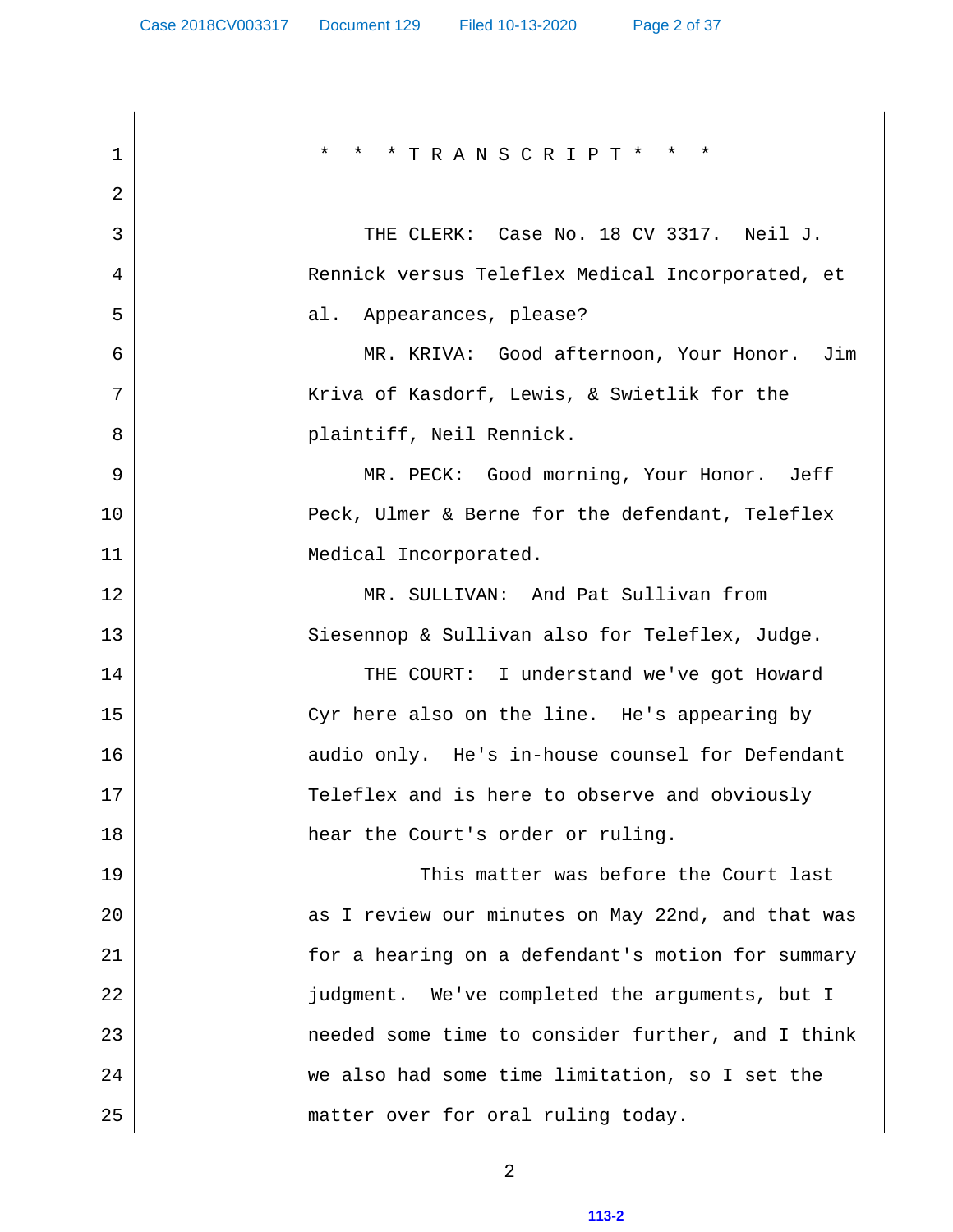1 || I know Mr. Kriva did submit a letter 2 and sent it after the hearing in which he 3 || addressed some additional matters post-hearing or 4 || at least additional argument post-hearing. I 5 believe Mr. Peck submitted a response to that 6 || asking that the Court not consider that argument  $7 \parallel$  after the hearing. I don't believe any of it's 8 || material, and I'm not going to consider it 9 || therefore. 10 This is going to maybe seem a little 11 bit awkward, I hope not too disjointed as I go 12 || through -- I'll do my best to render some 13 findings and obviously conclusion on the summary 14 || judgment motion. I've got paper in front of me, 15 but I'm going to need to be toggling back and 16 forth from screens as well, and that's again a 17 || little bit of an awkward process. 18 Doing these things orally and not in 19 writing also gives us the benefit of the Court 20 having a decision rendered more quickly. Again 21 || everybody understands that more time and 22 || deliberation and putting things in writing might 23 make it a little more seamless as far as how I 24 address it, but I'll do my best. Again I do 25 || apologize if at times I may be jumping back and

3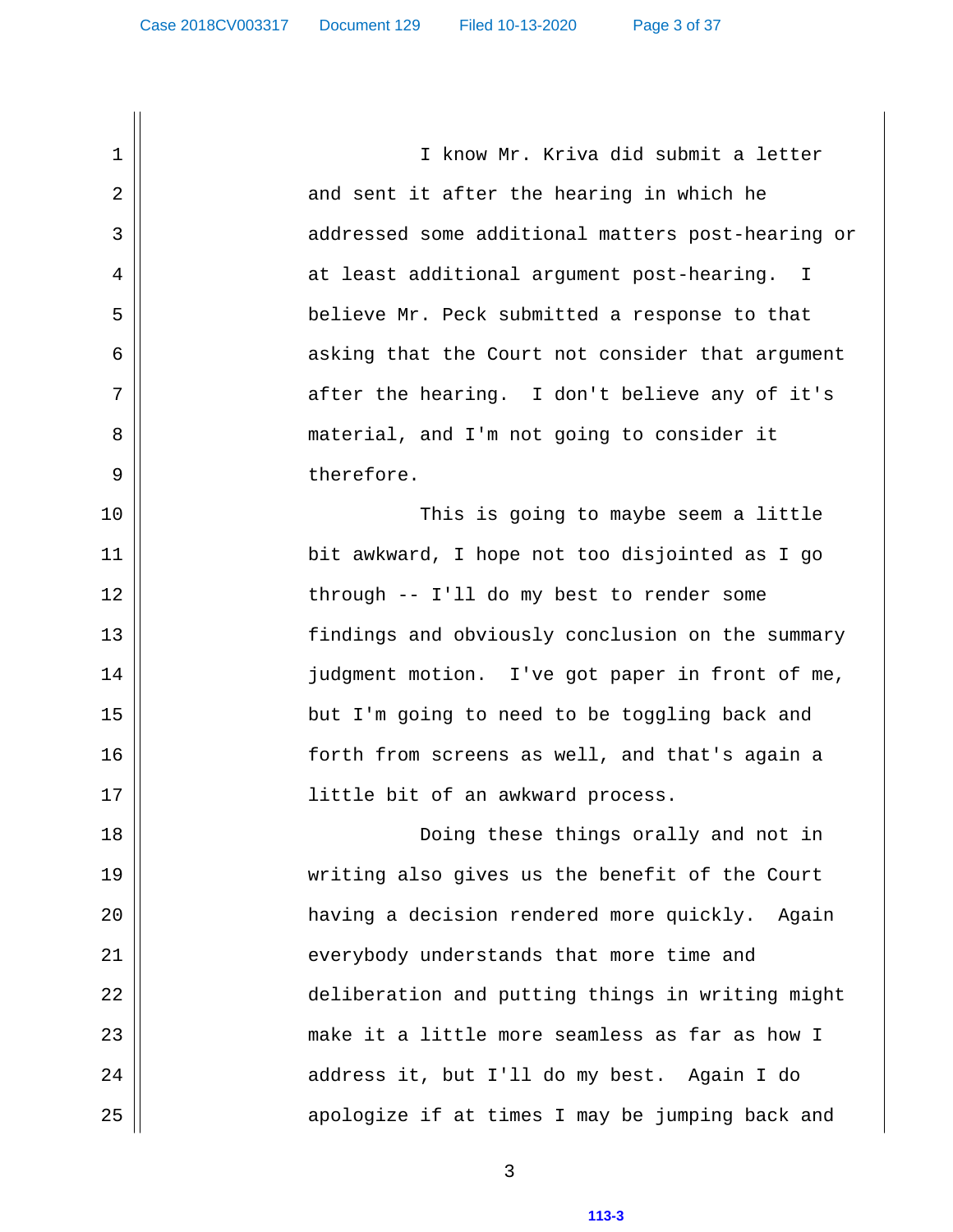1 forth, or if I think I may have missed something  $2 \parallel$  and I have to go back and address it, it's just 3 || the nature of things. 4 || I'm going to mute all the attorneys, 5 || and again I'm not always going to have the screen 6 in front of me where I can see you, but I will be 7 || toggling back and forth. So if at some point we 8 run into an issue, if somebody does feel you need 9 to address something immediately and you can't 10 || wait until I'm done or again we lose somebody, 11 you know, do your best to signal, and again I may 12 not see you right away, but I will I'm sure see 13 || vou at some point. 14 If somebody loses your connection, if 15 you call back in, it should give me the notice 16 prompt, and then I'll be able to let you back 17 || into the Zoom meeting. 18 || So let me start with some facts and the 19 factual background, again a lot of facts set 20 || forth in the briefs. I don't know that I 21 necessarily would find there to be a significant 22 || number of what I guess I would call contested 23 || facts, but obviously different facts that each 24 party -- that parties highlight and then further 25 argue form a basis to support either their

4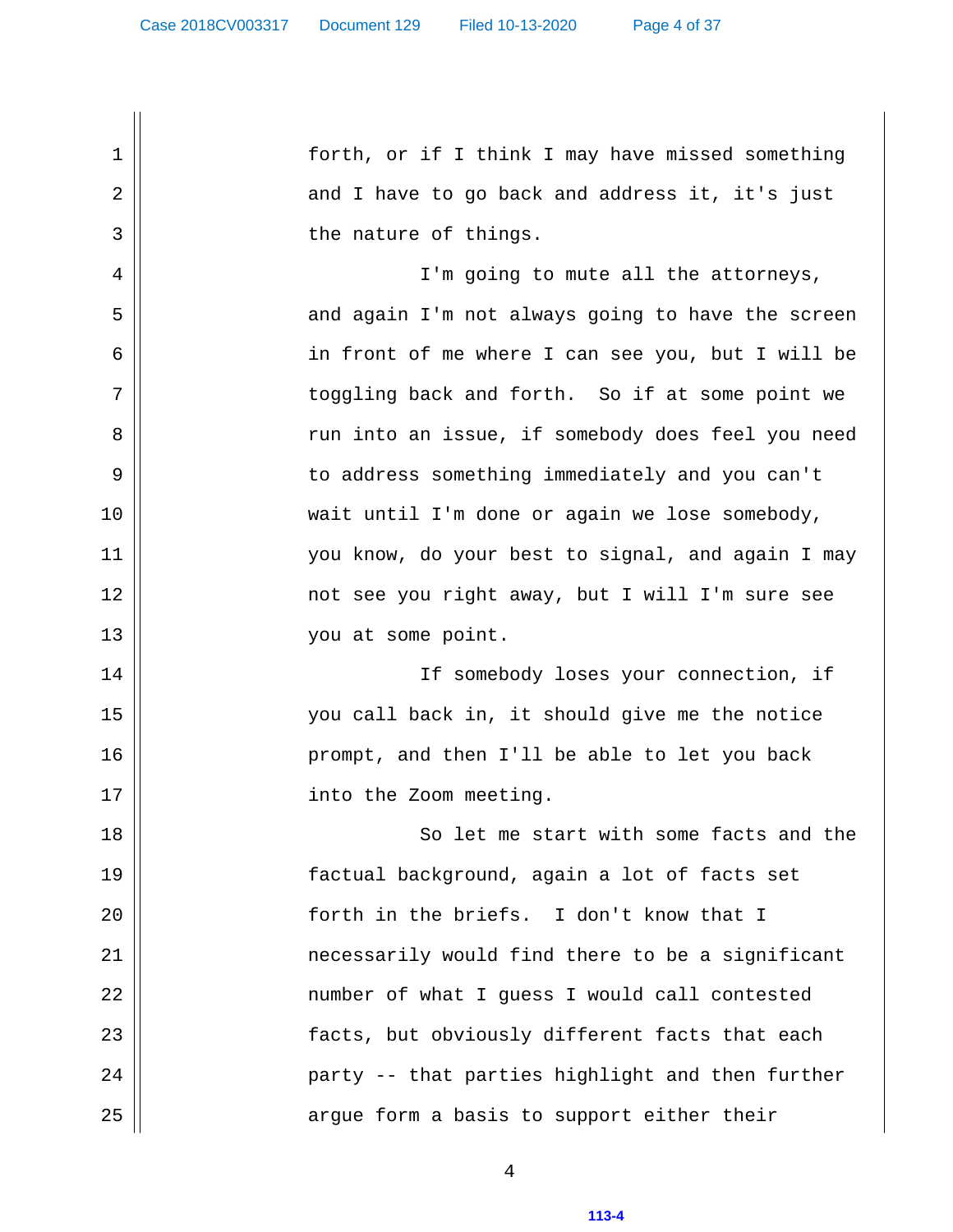1 || argument for or against the motion for summary 2 || contract in the budgment. 3 That motion by defendants is primarily, 4 | though not exclusively, geared towards the issues 5 involving what's called the Learned Intermediary 6 Doctrine and whether or not it applies to our  $7 \parallel$  case and applies indeed in the State of 8 Wisconsin, so I will be getting into that primary 9 || issue in just a moment. 10 With regard to the background of the 11 case, again I am going to just give a summary of 12 what I understand the facts to be. Again if I 13 don't state everything, its not because I'm 14 || making any necessary conclusions regarding any 15 || contested facts, but I believe this is a summary 16 || that would really not be contested though both 17 parties may have certainly supplements or 18 || additional facts they might believe are part of 19 || the case, and again I will be going back to some 20 || cf that as we go forward. 21 In 2015 the plaintiff in this matter 22 Neil Rennick, who is also I believe a doctor, 23 began experiencing a series of symptoms that did 24 || cause him then to visit first his urologist who 25 || then did ran some tests, and those tests revealed

5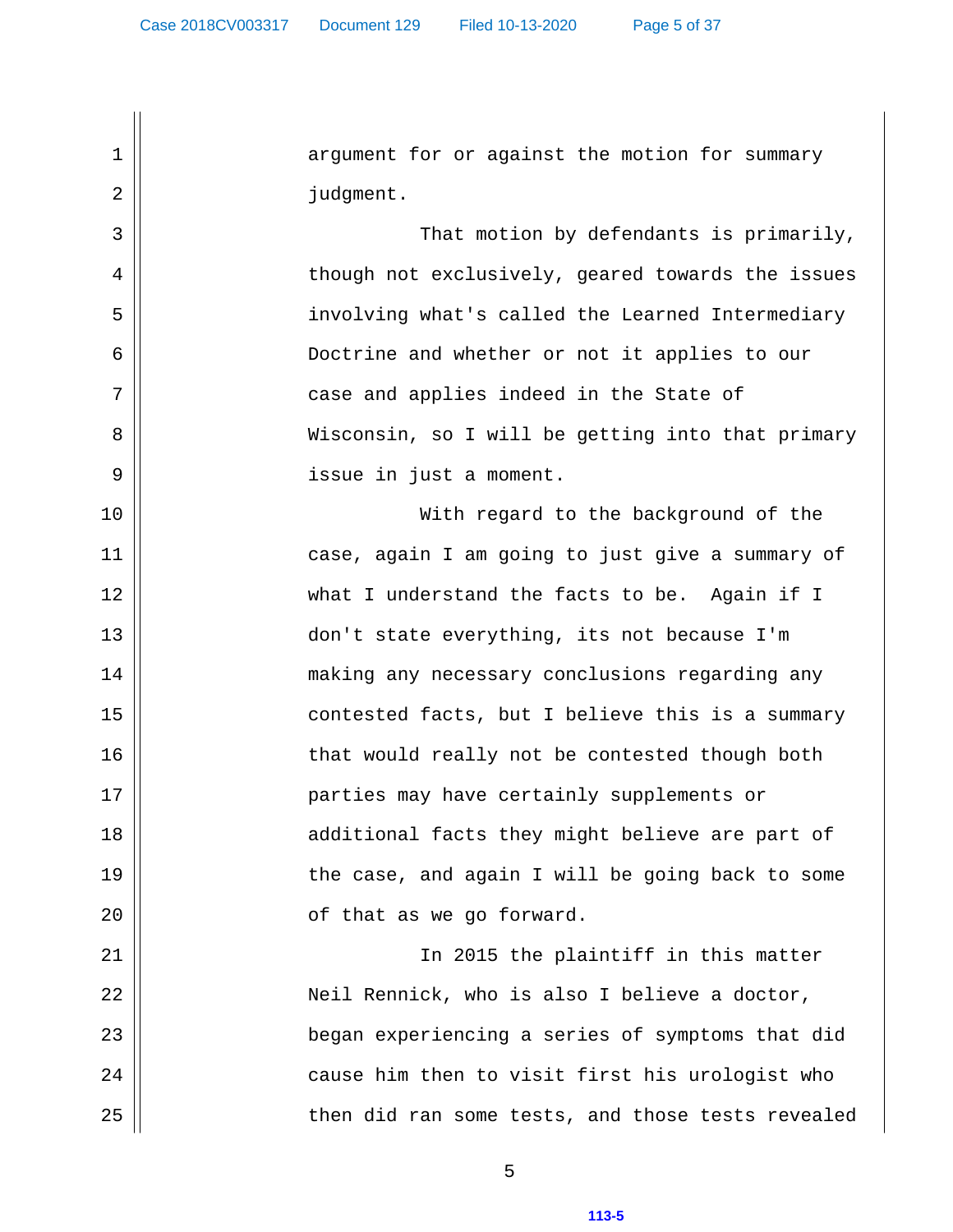1 || a renal mass which them prompted a referral to a 2 specialist, Dr. Mark -- and again I can't 3 remember if it's pronounced Wapels (phonetic) or 4 Waples, it's W-A-P-L-E-S. I'm just going to use 5 Waples. 6 The plaintiff did meet with Dr. Waples  $7 \parallel$  in 2015 in April, had a consult; and then 8 || ultimately after being provided information, the 9 plaintiff decided the best course of action was 10 to undergo some procedure called a robotic 11 || assisted laparoscopic -- for the reporter 12 L-A-P-A-R-O-S-C-O-P-I-C -- partial nephrectomy, 13 || that's N-E-P-H-R-E-C-T-O-M-Y. And the purpose of 14 | that procedure was to remove the mass or tumor 15 while sparing the rest of the kidney with the 16 goal of retaining function of the kidney itself. 17 During this procedure once the tumor's 18 || removed, the kidney must be sutured and closed, 19 || and that process is called I believe renorrhaphy, 20 R-E-N-O-R-R-H-A-P-H-Y, again I may be 21 || mispronouncing. 22 The technique that Dr. Waples used to 23 || do that, that is to suture and close involved 24 using what's called a sliding clip renorrhaphy 25 using a product or clips called the Weck, W-E-C-K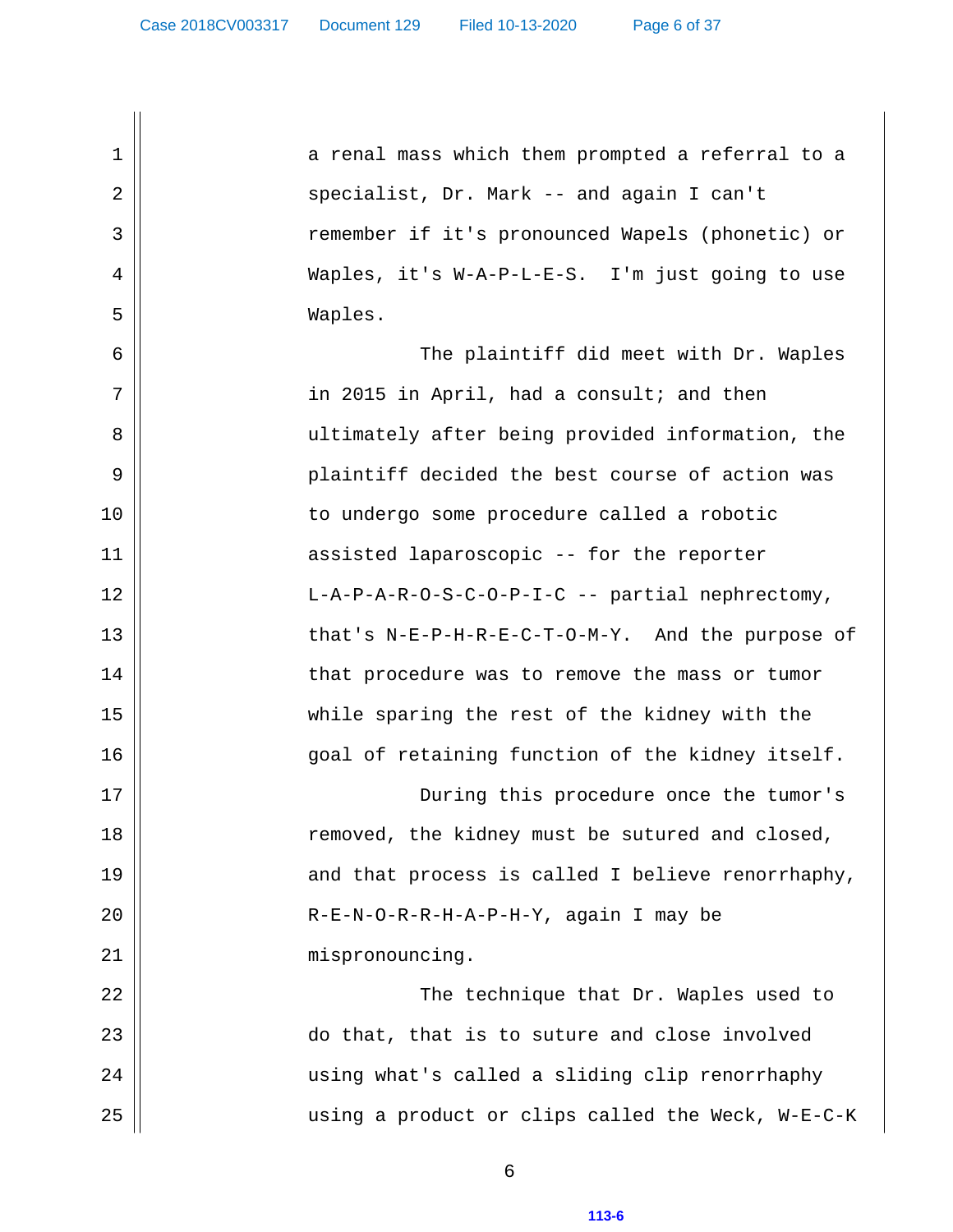1 Hem-o-lok, that's capital H-E-M-hyphen, 2 capital-O-hyphen, capital-L-O-C, Polymer Locking 3 || Ligation System or Weck clips; and those are 4 || apparently placed over the sutures to anchor and 5 bolster the sutures to reduce risk that the 6 || sutures may pull out. 7 These Weck clips are manufactured by 8 defendant company, Teleflex Medical Incorporated, 9 || and have an intended use for procedures involving 10 ligation of vessels or tissue structures. 11 The process of this sliding clip or 12 || renorrhaphy I think is adequately characterized 13 || as an off-label use of not an intended use, and 14 || that's obviously by itself is just a way to 15 describe it, it's not a qualitative description. 16 The use in doing the sliding clip 17 || technique was something that Dr. Waples learned 18 by observing other physicians perform it and also 19 by attending national meetings where the 20 | end is procedure was reviewed and discussed. 21 || It's believed that the procedure and  $22$   $\parallel$  the technique has benefits that include reducing  $23$   $\parallel$  the time blood to the kidneys are shut off during 24 || the procedure and will hopefully maximize the 25 || chances of full recovery and kidney functioning.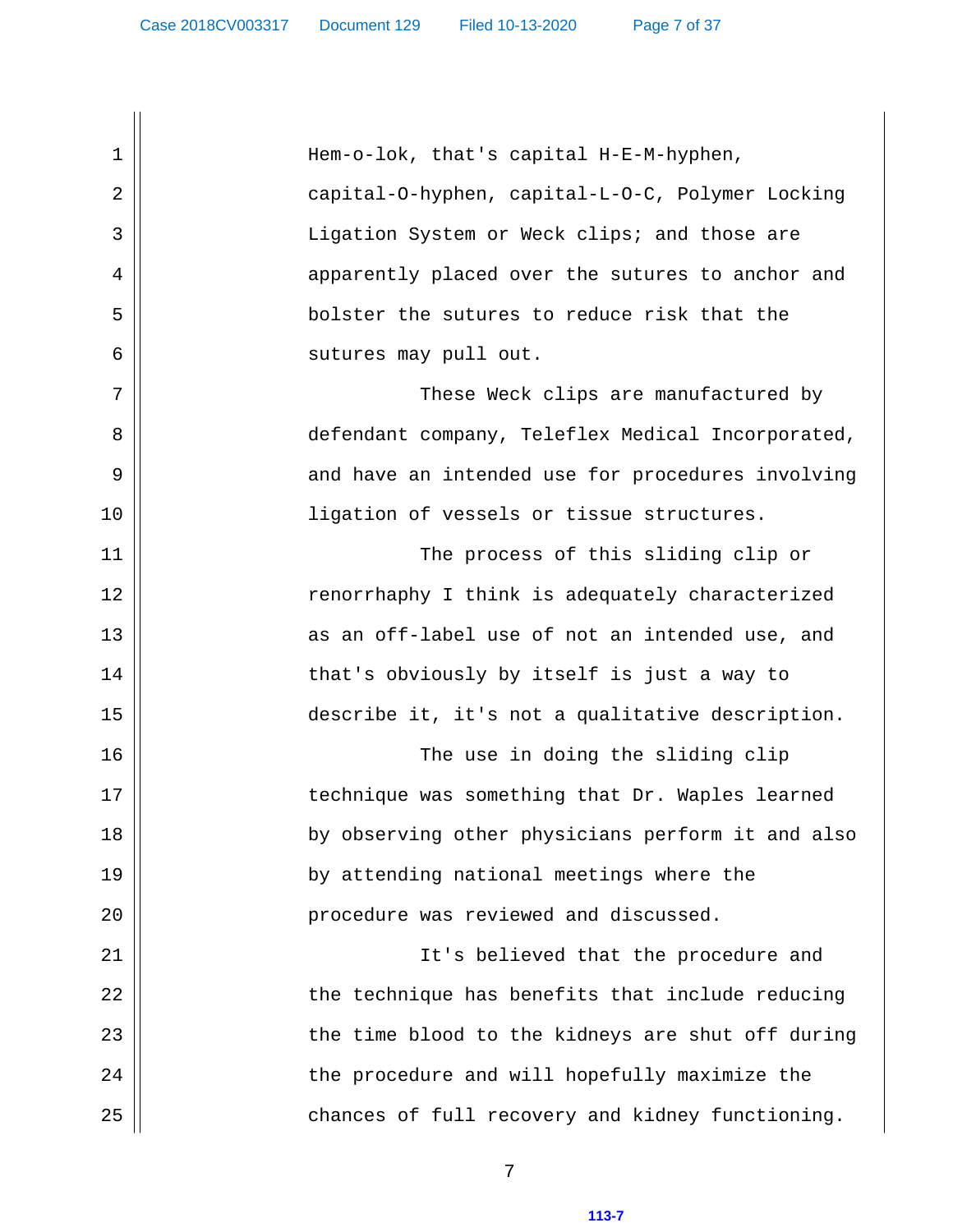1 Dr. Waples and his partner did perform 2 || the proceed on the plaintiff on April 17th of 3 2015. On that date the surgeons did remove a 4 mass from the plaintiff's left kidney and closed 5 || the opening of the kidney using again among other 6 || thing this sliding clip technique with the Weck 7 clips. The Weck clips were also used to resecure 8 || connective tissue surrounding the kidney and to 9 secure the kidney itself to other structures -- 10 || internal structures to prevent rotation. 11 || I believe the evidence is and some 12 || controverted that the clips that were used were 13 || not implanted inside the kidney itself, and at 14 || least at completion of the surgery is believed by 15 || the surgeons that there weren't any 16 || complications. 17 Plaintiff saw Dr. Waples for follow-up 18 || several weeks after the surgery and reported, 19 || that is the plaintiff, did have his presurgery 20 || symptoms many had returned along with several new 21 symptoms. Dr. Waples ordered an ultrasound of 22 || the kidney and recommended an appointment with an 23 || concologist. 24 The plaintiff continued experiencing 25 worsening or debilitating pain and symptoms, and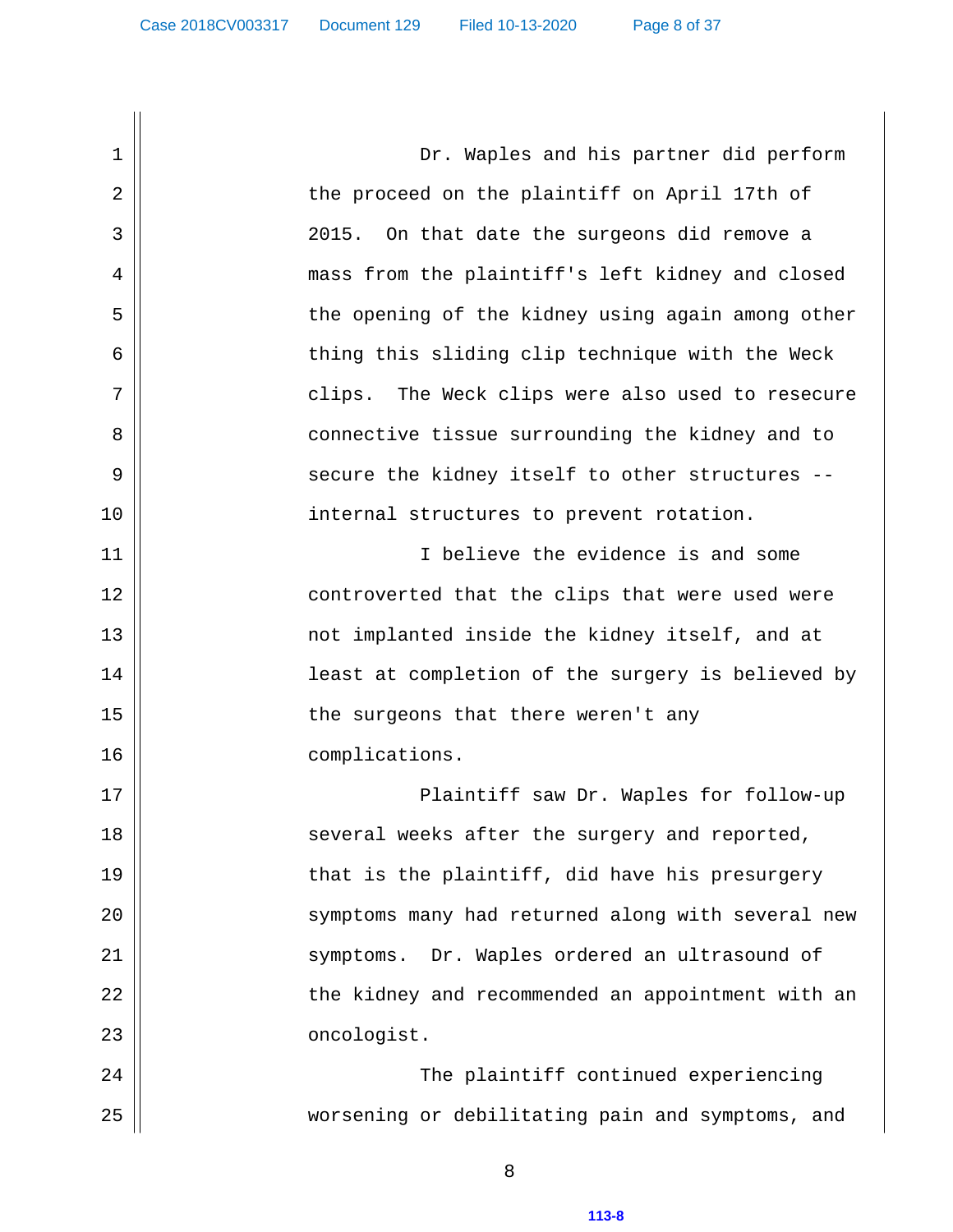1 || at a second a follow-up visit with Dr. Waples on 2 June 29th, 2015. Dr. Waples was unable to 3 determine the source of the symptoms and  $4 \parallel$  suggested that the plaintiff obtain additional 5 || opinions from specialists. 6 Post-surgical pain and other symptoms  $7 \parallel$  continued unfortunately for the plaintiff; and on 8 || March 4th, 2016, the plaintiff expelled an intact 9 Weck clip during urination. He still continued 10 || to experience pain and other symptoms thereafter 11 || and sought out medical treatment and advice from 12 providers other than Dr. Waples in 2016. 13 Ultimately the plaintiff did undergo a 14 || surgical procedure in November of 2016, and 15 || observed apparently during the procedure was an 16 || exposed Weck clip with calcification embedded in 17 || the plaintiff's renal collecting system that was 18 || unable to be removed. 19 The plaintiff continued to experience 20 || internal bleeding and pain, and then after 21 || [ Statuble 1 of the consultation it was determined that the 22 || plaintiff needed to have part of his kidney 23 || The moved along with some other surrounding tissue, 24 || that procedure occurred on December of 2016. 25 And during the procedure the surgeon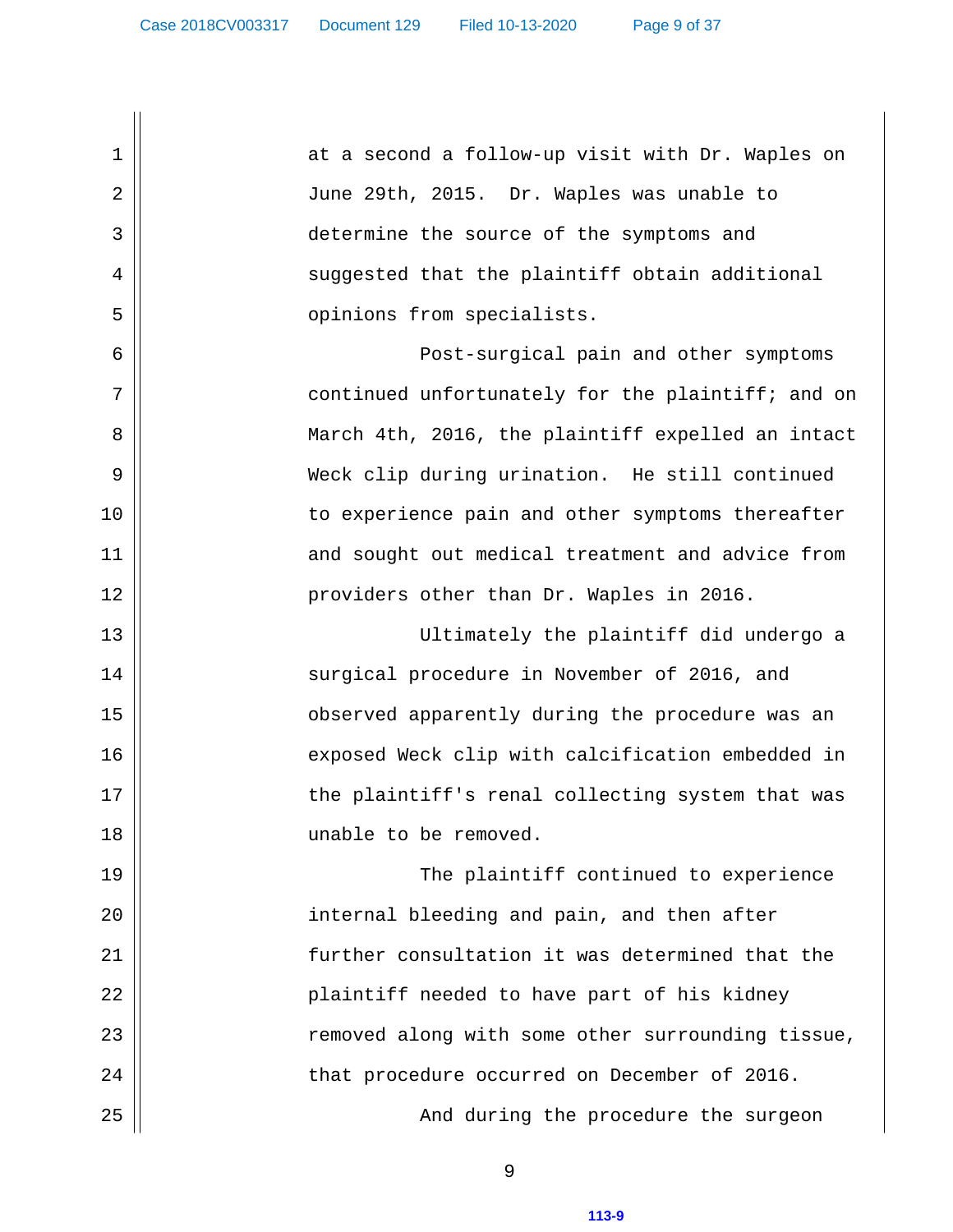1 noted severe inflammation at a location where 2 several Weck clips were found. Some of the clips 3 || were intact while others were broken, and after 4 || the surgery then the plaintiff's symptoms began 5 || to slowly improve. 6 The plaintiff brought action -- or 7 || brought this case, this action on April 16th, 8 2018, alleging four causes of action: 9 The first, common law negligence. 10 The second, strict product liability 11 under Wisconsin Statute Section 895.047. 12 Third cause of action titled as a 13 || strict liability misrepresentation pursuant to 14 | the Restatement of Torts Section 402(B). 15 And then finally the fourth cause of 16 || action, a violation of Wis. Stat. Section 100.18, 17 || alleging strict liability misrepresentation. 18 Teleflex filed its summary judgment 19 motion in December, again the matter was fully 20 || brief and heard by the Court on May 22nd. 21 As the parties know, summary judgment 22 is appropriate when pleadings, deposition -- this  $23$  ||  $\qquad \qquad$  is under the statute itself, of course -- when 24 pleadings, depositions, answers to 25 interrogatories and admissions on file, together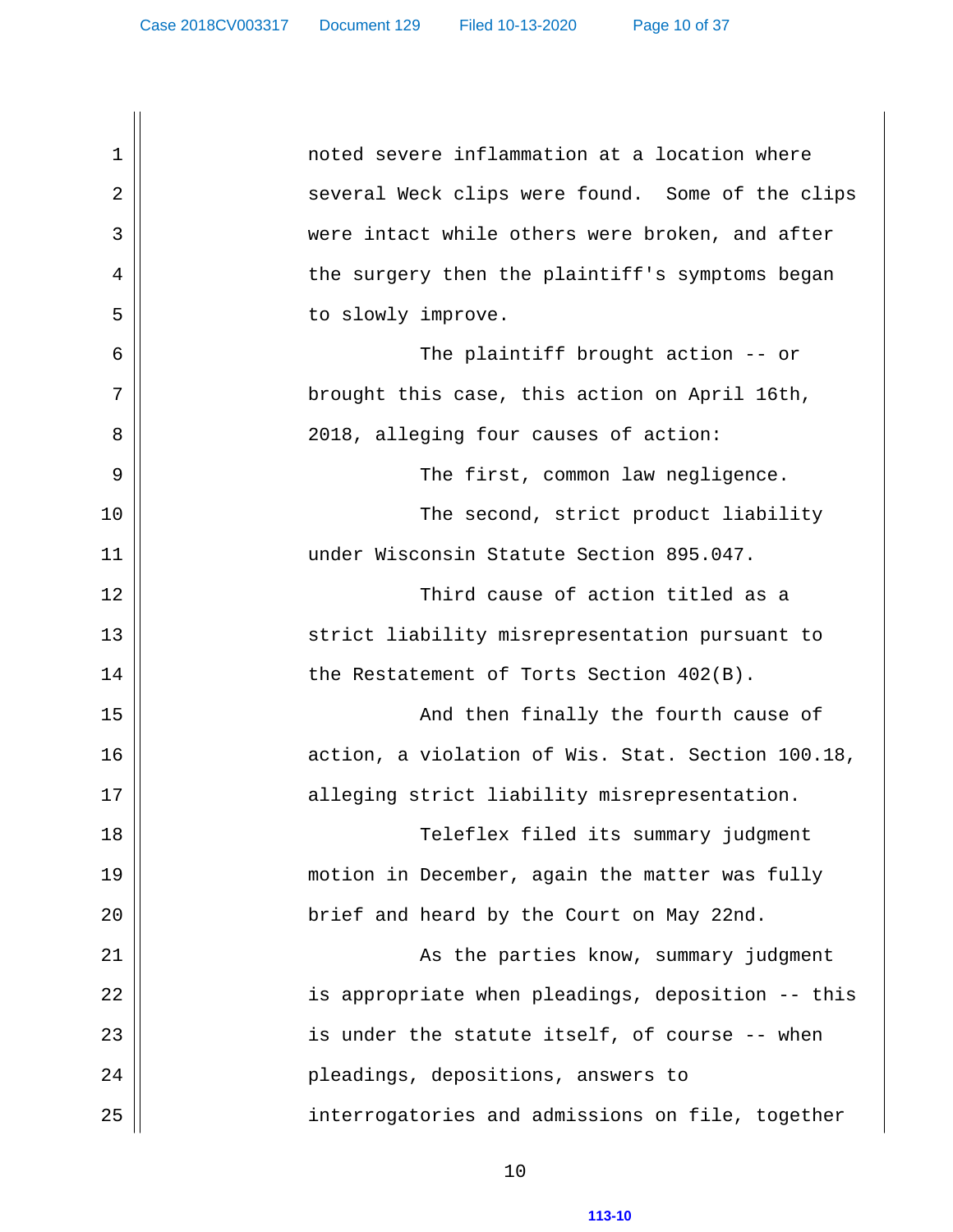1 | with affidavits, if any, show two things: 2 First, that there is no genuine issue 3 as to any material fact. 4 | And then secondly, that the moving 5 party is entitled to judgment as a matter of law,  $6 \parallel$  again under  $802.08(2)$  of the Wisconsin Statutes. 7 || Summary judgment's intent is to 8 || eliminate unnecessary trials in circumstances 9 where there is no triable issue of fact to 10 || present to a jury, that's the Maynard case, 11 M-A-Y-N-A-R-D, 98 Wis. 2d 555. 12 The Court will take evidentiary facts 13 || in the record as true if not contradicted by 14 || opposing proof, and the inferences to be drawn 15 from facts presented are to be viewed in a light 16 most favorable to the party opposing the motion,  $17$  ||  $\qquad \qquad$  in this case obviously in favor of the plaintiff. 18 Doubts as to the existence of a genuine 19 issue of material fact are resolved against the 20 moving party, again in this case then to be 21 resolved again the defendant. And again that 22 | well understood case or legal proposition comes 23 from the Lambrecht case, L-A-M-B-R-E-C-H-T, and  $24$   $\parallel$   $\qquad$  others, that found at 241 Wis. 2d 804. 25 || It is the burden of the party moving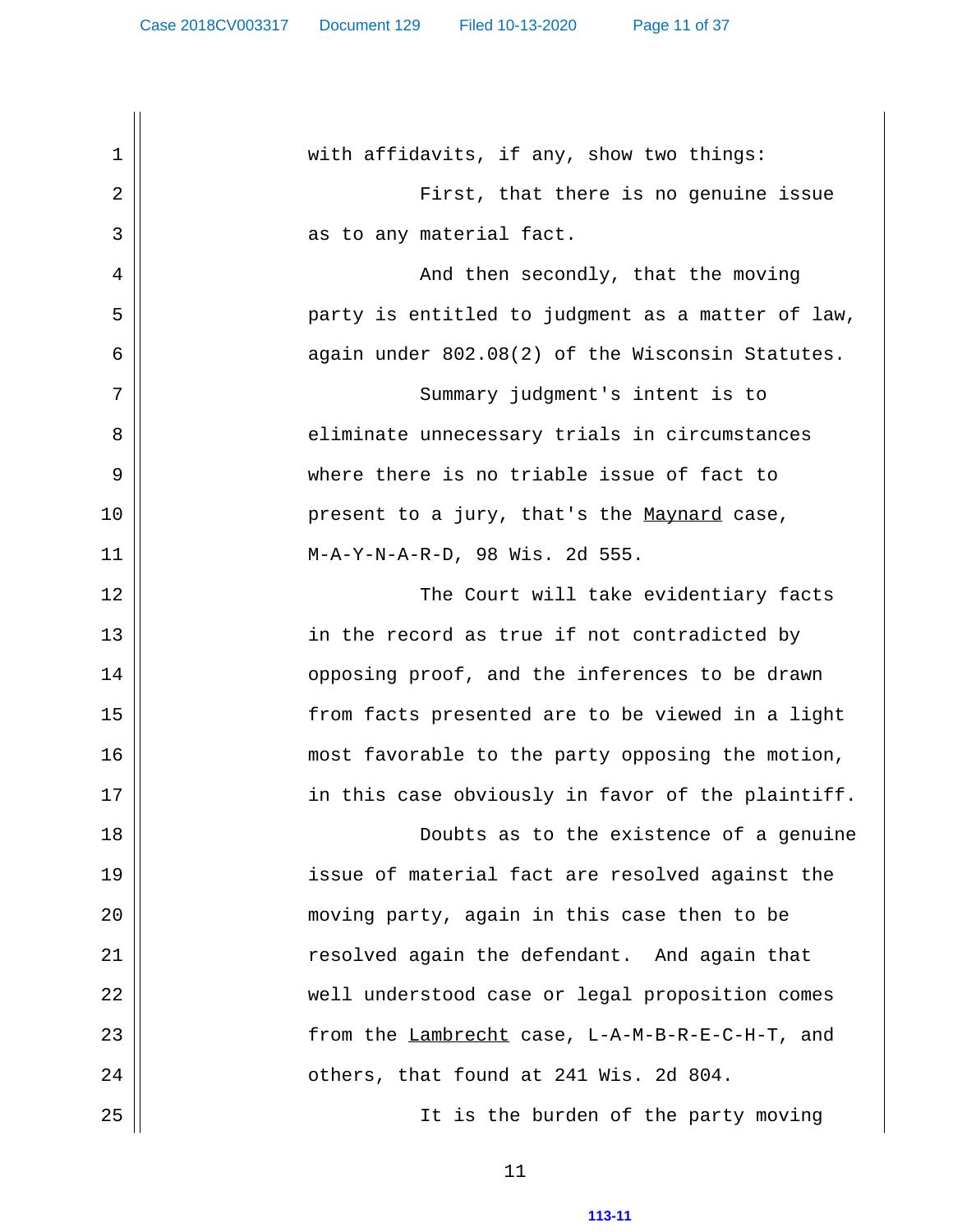1 for summary judgment to demonstrate the absence 2 || of genuine issues of material fact. The material 3 fact is defined as one that is of consequence to 4 || the merits of the litigation. Factual issues are 5 genuine if the evidence is such that a reasonable 6 jury could return a verdict based on that issue 7 for the non-moving party. Again a number of 8 || cases stand for those propositions as well, 9 || including and not limited to the Central 10 || Corporation versus Research Products, 272 Wis. 2d 11 561; Schmidt versus Northern State Power, 305 12 Wis. 2d 538; and Baxter versus Wisconsin 13 Department of Natural Resources, 165 Wis. 2d 298. 14 Once a moving party has satisfied or 15 met its initial burden, its then incumbent on the 16 non-moving party to not simply rest on the mere 17 || allegations or denials in pleadings but instead 18 || to set forth its own specific facts showing that 19 || there indeed is a genuine issue for trial. Again 20 || it's only if the Court is satisfied that there is 21 no genuine issue of material fact that the Court 22 can consider then entering judgment as a matter

 $23$   $\parallel$  of law.

24 || In its summary judgment brief, again 25 || the defendant first argues the applicability of

12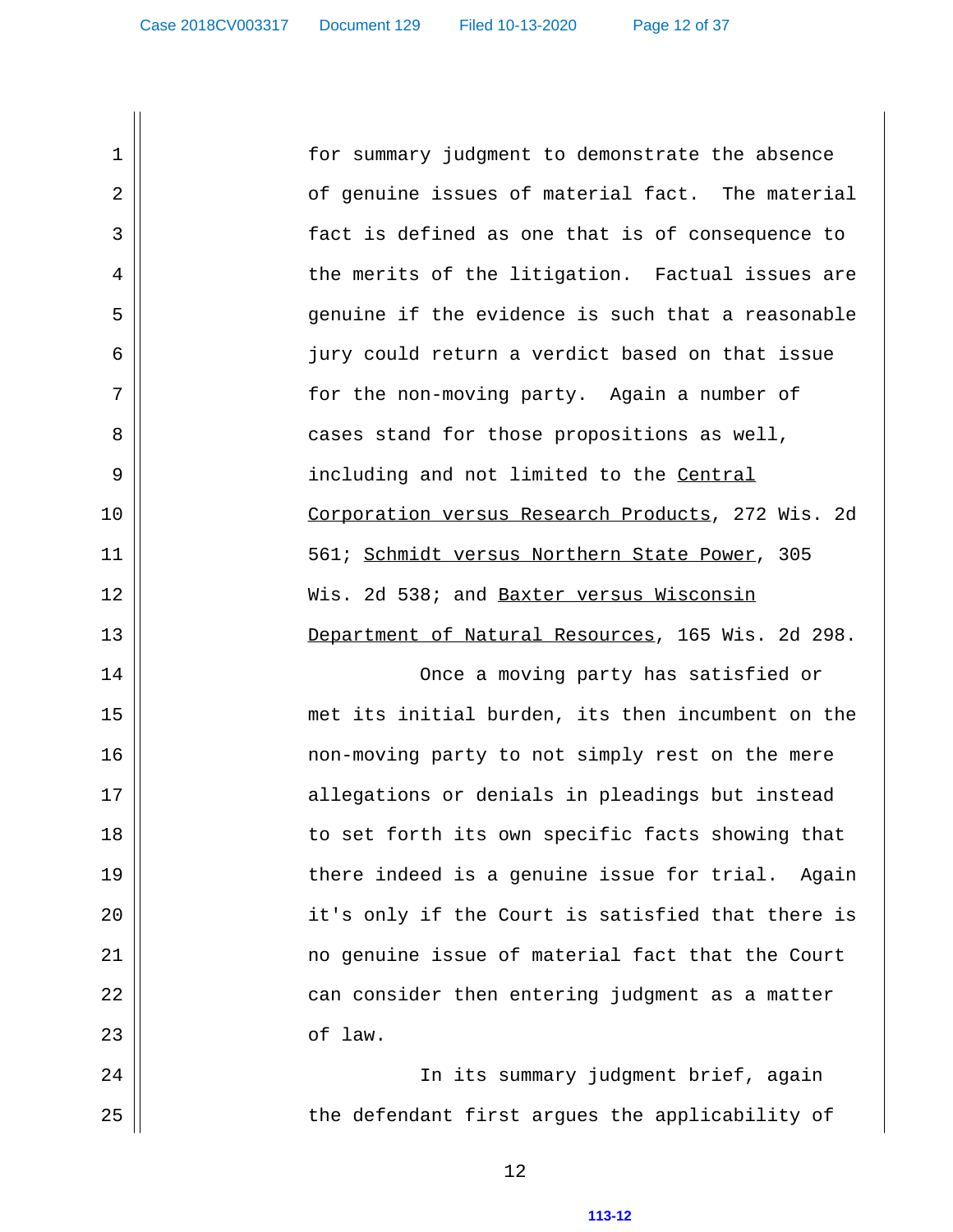1 the Learned Intermediary Doctrine, and argues 2 || that the doctrine indeed is applicable here. And 3 because it applies, that the plaintiff therefore 4 | cannot establish a necessarily element on any of 5 its four claims, that element being causation. 6 On Page 8 of the defendant's brief, the  $7 \parallel$  defendant notes that causation is again a 8 || requirement of each alleged cause of action 9 citing the Warner case, which is a Federal case 10 || from the Western District of Wisconsin, which 11 || cites Wisconsin cases to establish that to prove 12 negligence, the plaintiff must establish a causal 13 || connection between conduct and injury, that 14 || specifically that the conduct is a substantial 15 || factor in producing the injury. 16 Defendant cites the Dippel case, 17 || D-I-P-P-E-L, 37 Wis. 2d 443, for the proposition 18 || that a strict liability claim requires a showing 19 || that the defect was a cause of the plaintiff's 20 injuries or damages. Defendant cites the 21 Ollerman case, O-L-L-E-E-R-M-A-N, for the 22 || proposition that strict liability 23 || misrepresentation claims require that the 24 plaintiff believed the representation to be true  $25$   $\parallel$  and realize on it to his or her damage.

13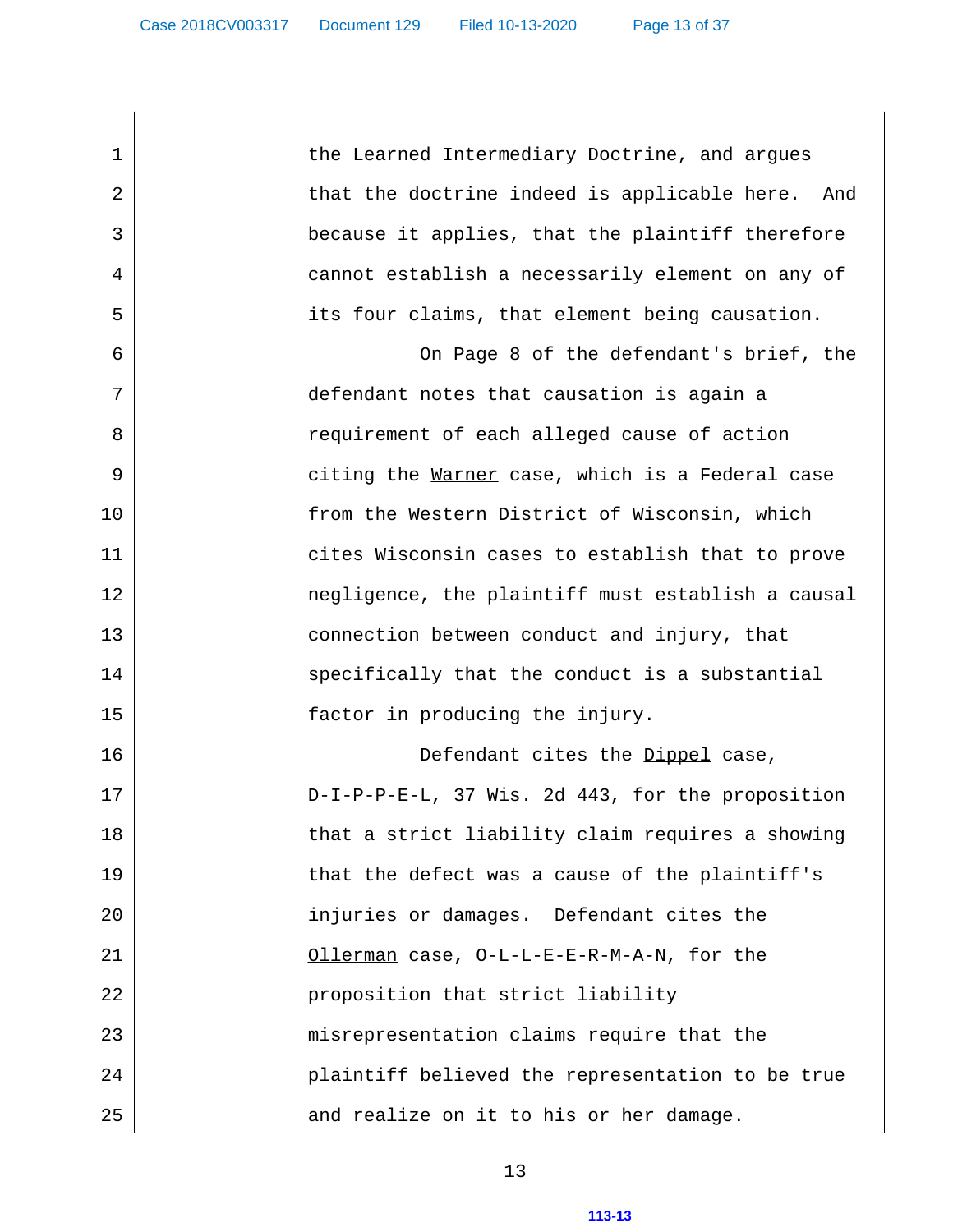1 And then finally the Norvell case, 2 N-O-R-V-E-L-L, which addresses actions for strict 3 liability misrepresentation under -- strike 4 | that -- misrepresentation actions under Section 5 100.18 of the Wisconsin Statutes and states that 6 || the representation must materially induce or  $7 \parallel$  cause pecuniary loss to the plaintiff, and the 8 defendant then argues that the Learn Intermediary 9 || Doctrine applies. 10 That doctrine as would be applied here  $11$   $\parallel$  states that a manufacturer -- is a proposition 12 || that a manufacturer of a medical device or a 13 physician who otherwise prescribes a drug to a 14 || patient has no duty to warn the patient as long 15 || as the manufacturer provides adequate warnings to 16 || the physician. 17 And again there's I think and what the 18 defendant cites in setting forth the doctrine and 19 || arguments' applicability is primarily from the 20 || Zimmer case, which is a 7th Circuit case, it's 21 Zimmer versus -- I think it's NexGen, 22 N-E-X-capital-G-E-N, Knee Implant Products 23 || Liability Litigation. I should say In Re Zimmer 24 || NexGen Knee Implant Products Liability 25 || Litigation, 7th Circuit decision found at 884 F.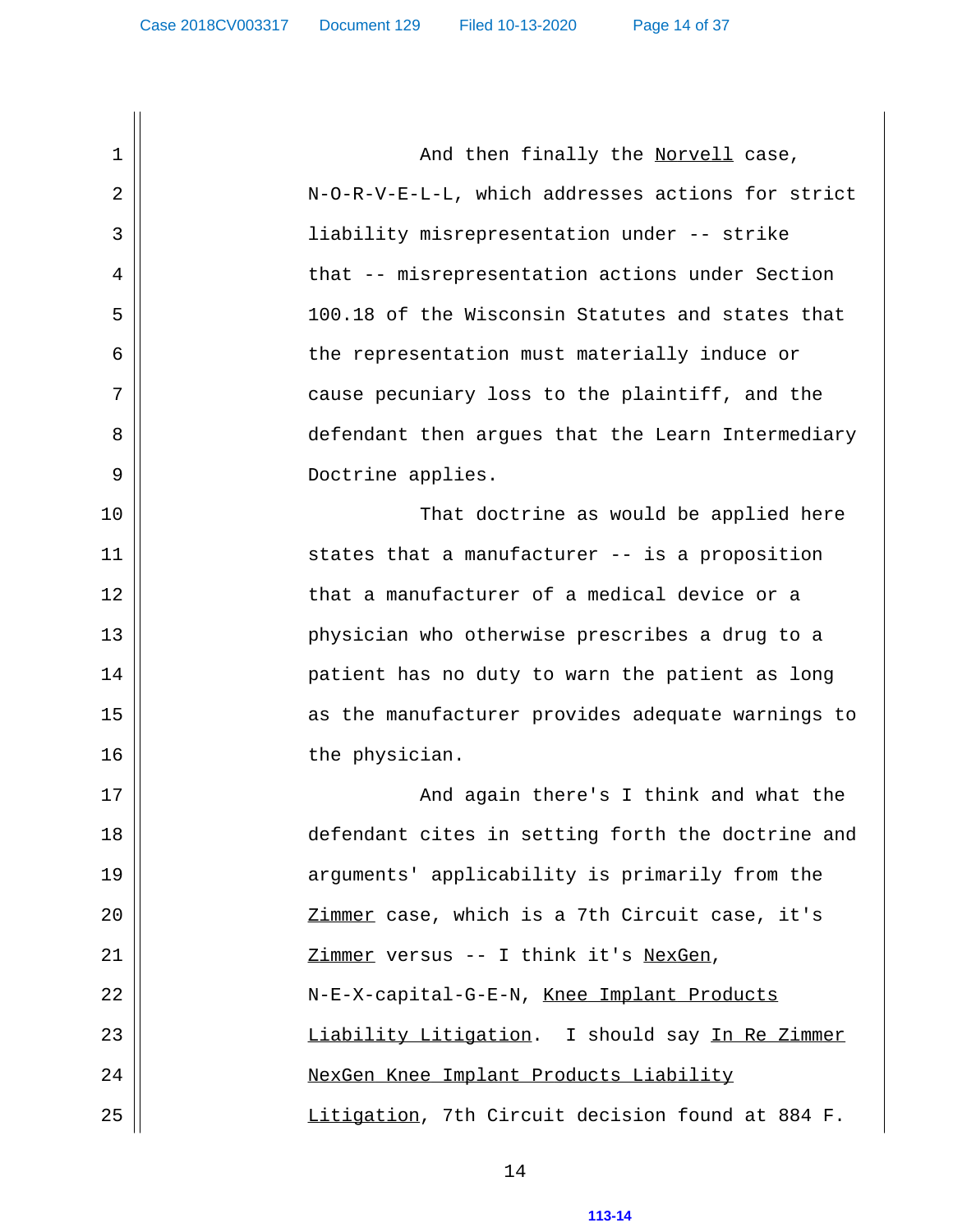$1 \parallel$  3rd 746, and it's a decision from 2018. That 2 decision's authored by a former Wisconsin Supreme 3 Court Justice, Diane Sykes, and involved 4 | circumstances involving a knee implant. 5 The allegations were that after having 6 || a knee implant that the plaintiff was suffering 7 pain and loss of movement, and alleged that that 8 was due to the implant itself being prone to 9 || premature loosening. 10 The plaintiff brought a cause of action 11 || against the manufacturer of the implant under 12 || several theories, including defective design, 13 defective manufacturer, and inadequate or failure 14 || to warn. 15 The defendant moved for summary 16 judgment, and that motion was originally granted. 17 || The basis for the grant of summary judgment at 18 || the trial court level was due to the trial court 19 || excluding a plaintiff's witness. It therefore 20 || rendering the plaintiff unable to proffer 21 || required expert testimony on issues relating to 22 defective design and manufacturer, and then found  $23$   $\parallel$  further that without -- that that left a causal 24 gap regarding the plaintiff's ability to then 25 || provide or prove an inadequate warning claim as

15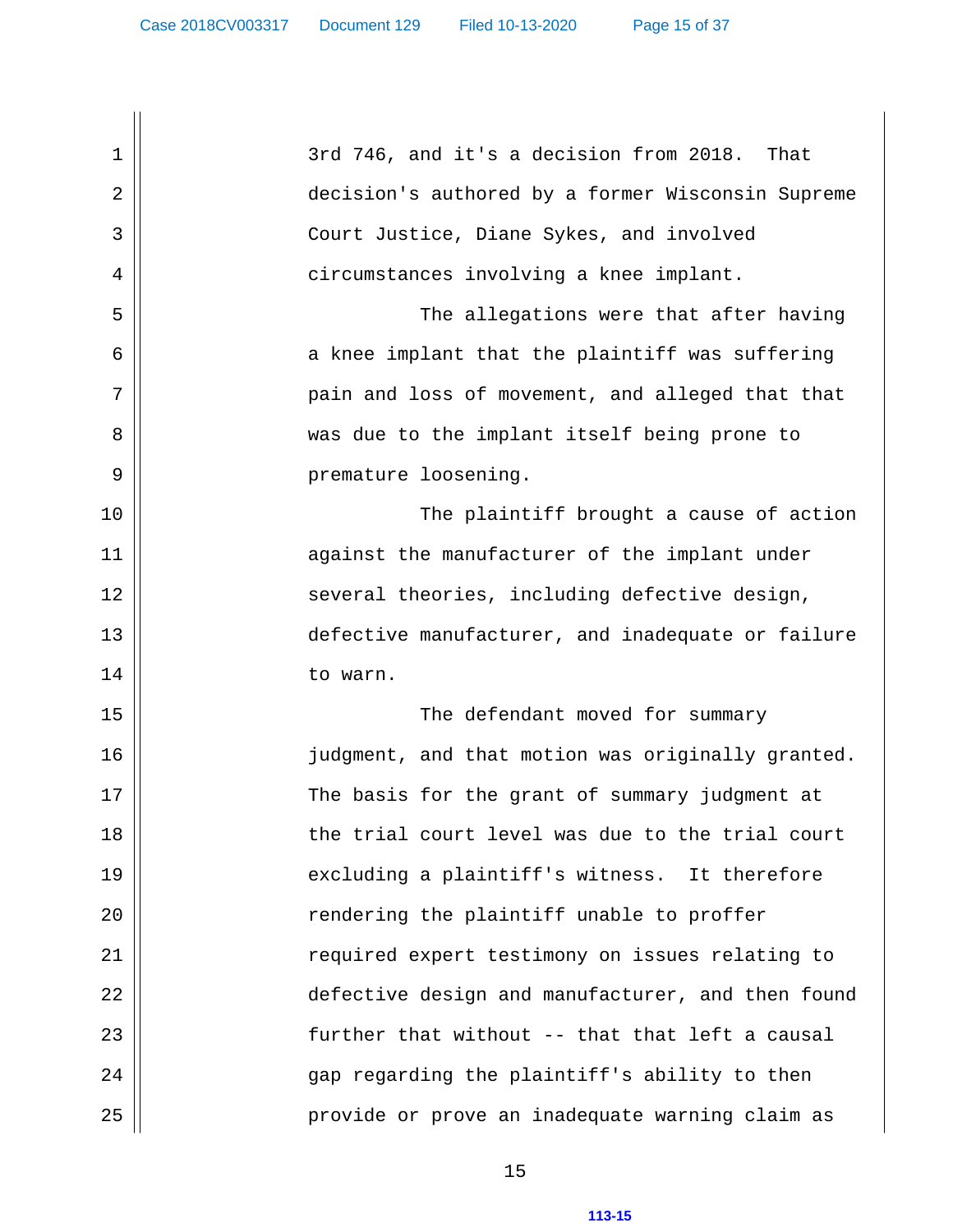1 well. 2 Plaintiff appealed, 7th Circuit 3 addressed the matter and noted that: 4 First, the appeal related only on the 5 claim of the defective warning. The plaintiff 6 || arguing that the defendant had failed to issue  $7 \parallel$  proper warnings directly to the plaintiff as the 8 || recipient of the knee replacement. 9 And secondly, that the defendant had 10 || [contracted to issue proper warnings to the surgeon 11 || who implanted the device. 12 The Zimmer court and Judge Sykes 13 || analyzed Wisconsin law noting that their duty, 14 || first of all, was to apply the law in the State 15 || of Wisconsin, this was a case that involved 16 Wisconsin law, and that in those circumstances 17 || the Wisconsin Supreme Court had not addressed the 18 issue of Learned Intermediary Doctrine and 19 whether it applies in the State of Wisconsin. 20 Actually the court indicated at Page 21 751 that neither the Wisconsin Supreme Court nor 22 || the State's intermediate appellate courts have  $23$   $\parallel$  addressed the doctrine, that was what the 7th 24 Circuit said, then went through its obligations 25 || then in those circumstances to determine how the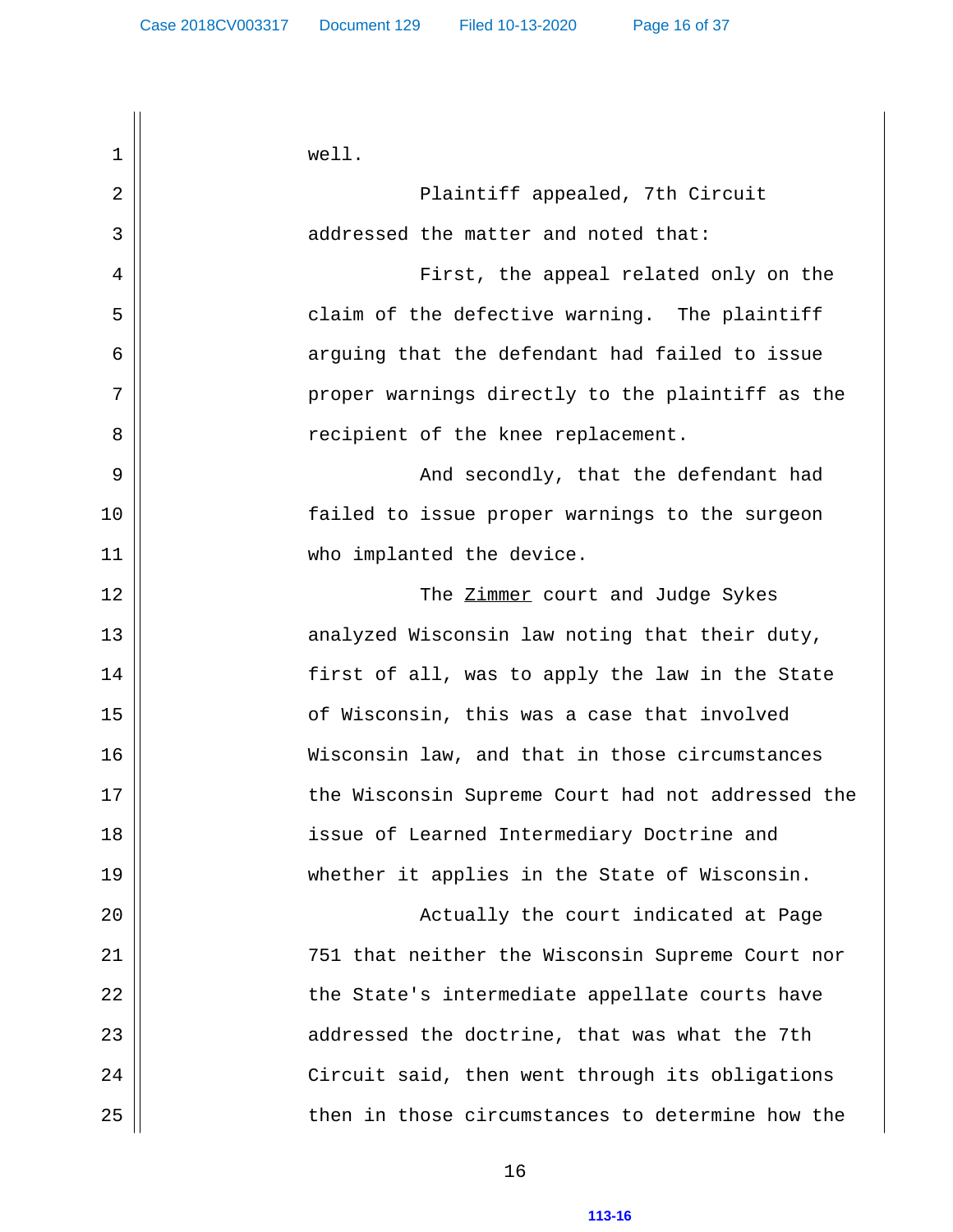1 || State's highest court would rule; that is, to be 2 || expredictive. 3 In that case the 7th Circuit felt 4 || confident that it could predict how the Wisconsin 5 || Supreme Court would address or whether or not it 6 would apply the Learned Intermediary Doctrine. 7 || It felt it could do so without certifying the 8 || issue itself to the supreme Court. 9 The court did, the 7th Circuit did note 10 || that there were Federal -- other Federal courts, 11 including district courts in Wisconsin that had 12 || applied the doctrine, and that there was I think 13 || as argued by the defendants on the last hearing 14 date sort of an overwhelming list of other 15 jurisdictions that had adopted and applied the 16 doctrine as well. 17 The 7th Circuit recognized that at 18 || least 35 states, this was from that citation that 19 had been provided from the Texas Supreme Court  $20$  || case: 21 That the highest courts of at least 35 22 || states have adopted some form of the Learned 23 Intermediary Doctrine within the prescription 24 || drug products liability context or cited 25 || favorably to its application too within this

17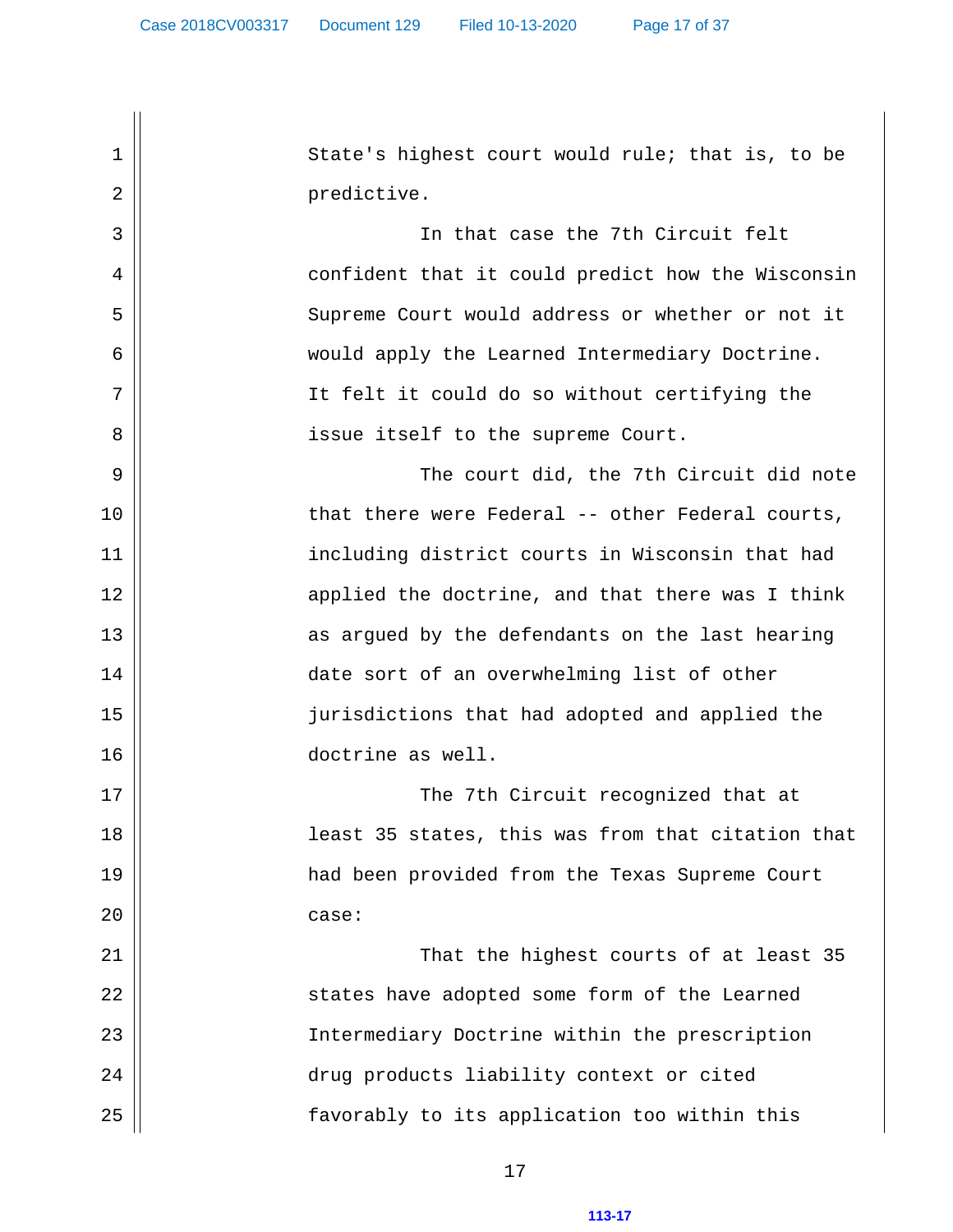1 | context, and that the intermediary appellate 2 courts in another 13 States have applied the 3 Learned Intermediary Doctrine or predicted that 4 their Supreme Courts would do so, believe that 5 ultimately there may have been only one court 6 that rejected it, and that I think was a West 7 Virginia court perhaps.

 8 The 7th Circuit concluded that there 9 was "good reason to think that given the 10 || opportunity the Wisconsin Supreme Court would 11 join the vast majority of State Supreme Courts 12 || and adopt the Learned Intermediary Doctrine for 13 || use in defective warning cases like this one 14 || involving a surgical implant. Then concluding 15 || that to the extent that the plaintiff's defective 16 washing claim is based on the defendant's duty to 17 || warn the plaintiff directly, that that's 18 foreclosed by the Learned Intermediary Doctrine.

19 || But their failure to warn the surgeon, 20 what the plaintiff argued in the Zimmer case was 21 || that there was an -- that the surgeon should have 22 || used essentially more cement to -- as part of the 23 || implant procedure, and that that had not been 24 || something that was included as part of the 25 instructions from the manufacturer.

18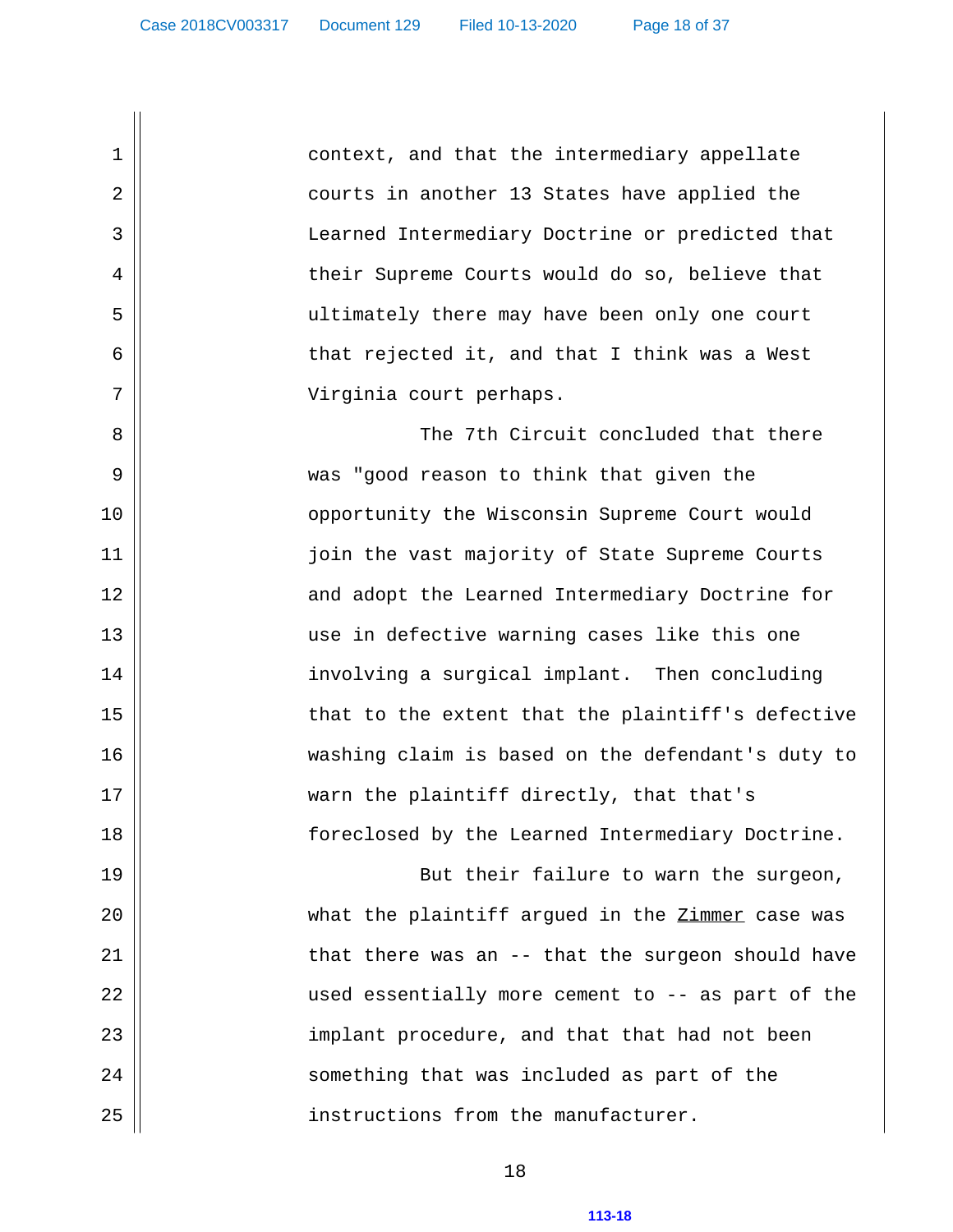1 | The 7th circuit concluded that that 2 || argument and that theory was not enough to 3 || support a defective warning claim as there was no 4 || evidence supporting the contention that it was 5 || the defendant's responsibility to instruct 6 || surgeons about the amount of cement they should 7 || use in implant surgery, and that the record 8 || itself indicated that surgeons are primarily 9 guided in their technique by the basic medical 10 training receive during residency and or 11 fellowship, that that's indeed what the surgeon 12 || The local contract issue had testified to. 13 The court noted further on Page 754 14 || that there was no evidence suggesting that the 15 doctor would have followed an improved 16 instruction on cementing techniques had the 17 || defendant Zimmer provided one. 18 The plaintiff argued that the judge 19 || should allow the claim to go forward nonetheless 20 based on -- and this is something that we also 21 heard at the last hearing, an argument -- that 22 the case should nonetheless go forward on what's 23 || called a heeding presumption which would permit 24 the fact-finder to presume in the absence of 25 proof that a proper warning would have been read

19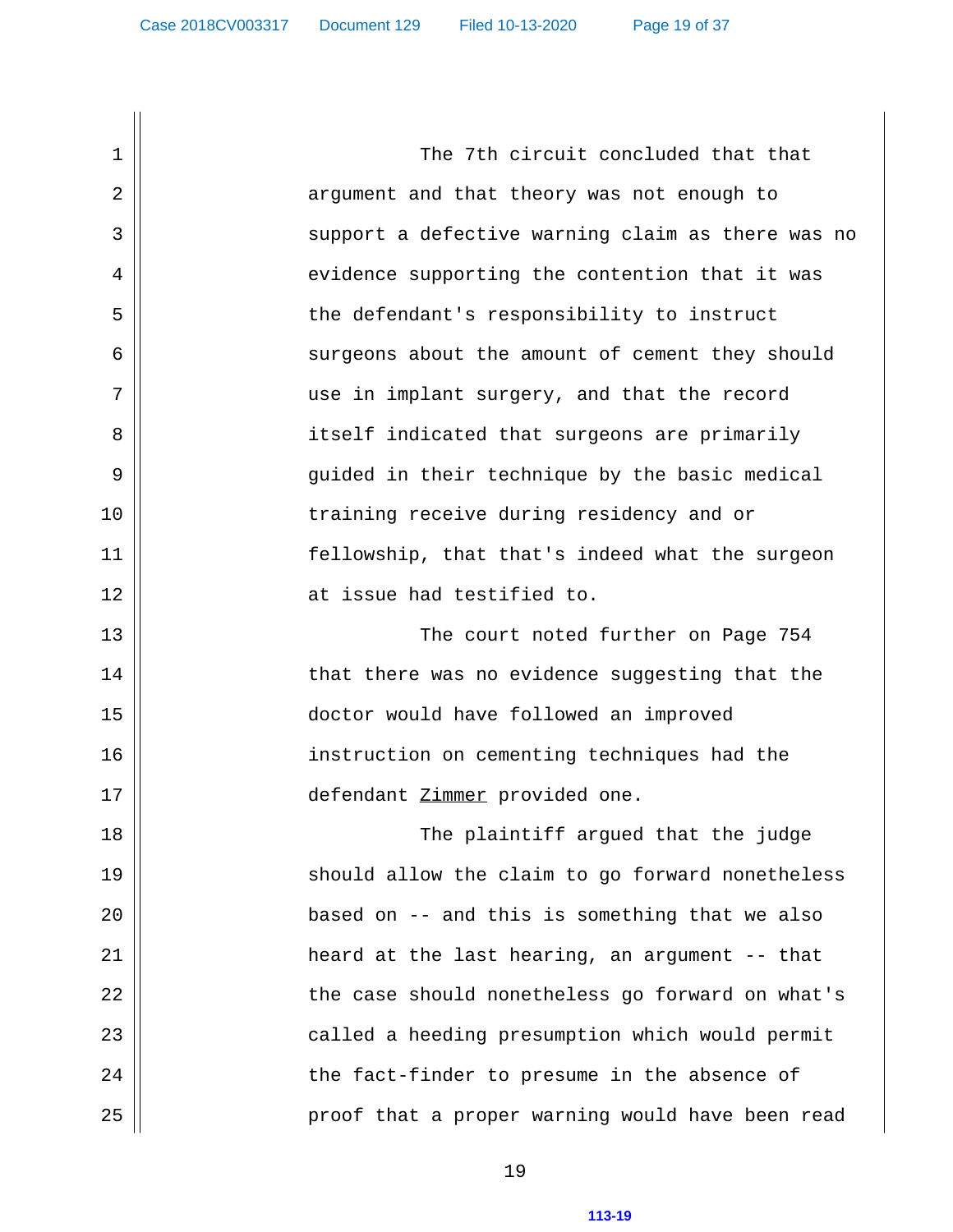1 || and heeded, heeded being H-E-E-D-E-D. 2 The 7th Circuit though noted that again 3 || the State appellate courts in Wisconsin have not 4 | addressed the doctrine, but that the 7th Circuit 5 in its words seriously doubt that they would 6 || adopt it in this context. This was again the  $7 \parallel$  argument in the briefs, and that the parties had 8 || an argument that was whether or not the Kurer, 9 K-U-R-E-R, case or the Tanner case is more 10 applicable. Kurer is again K-U-R-E-R. 11 And in Kurer, I just want to find the 12 || citation here which I'm not finding at the 13 || moment, I'll get back to that if I do. In Kurer, 14 || the case itself, that was a circumstance where 15 plaintiff alleged she developed a rare disease 16 from taking prescription birth control pills, 17 || that the disease developed after she experienced 18 bothersome headaches. 19 The warnings on her prescription 20 directed her to call the doctor if she 21 || experienced headaches, however she did not seek 22 || medical attention for many months. And when -- 23 it's citation 272 Wis. 2d, I think it's 390 -- 24 when determining whether the lack of warning 25 caused the plaintiff's injuries, the Court of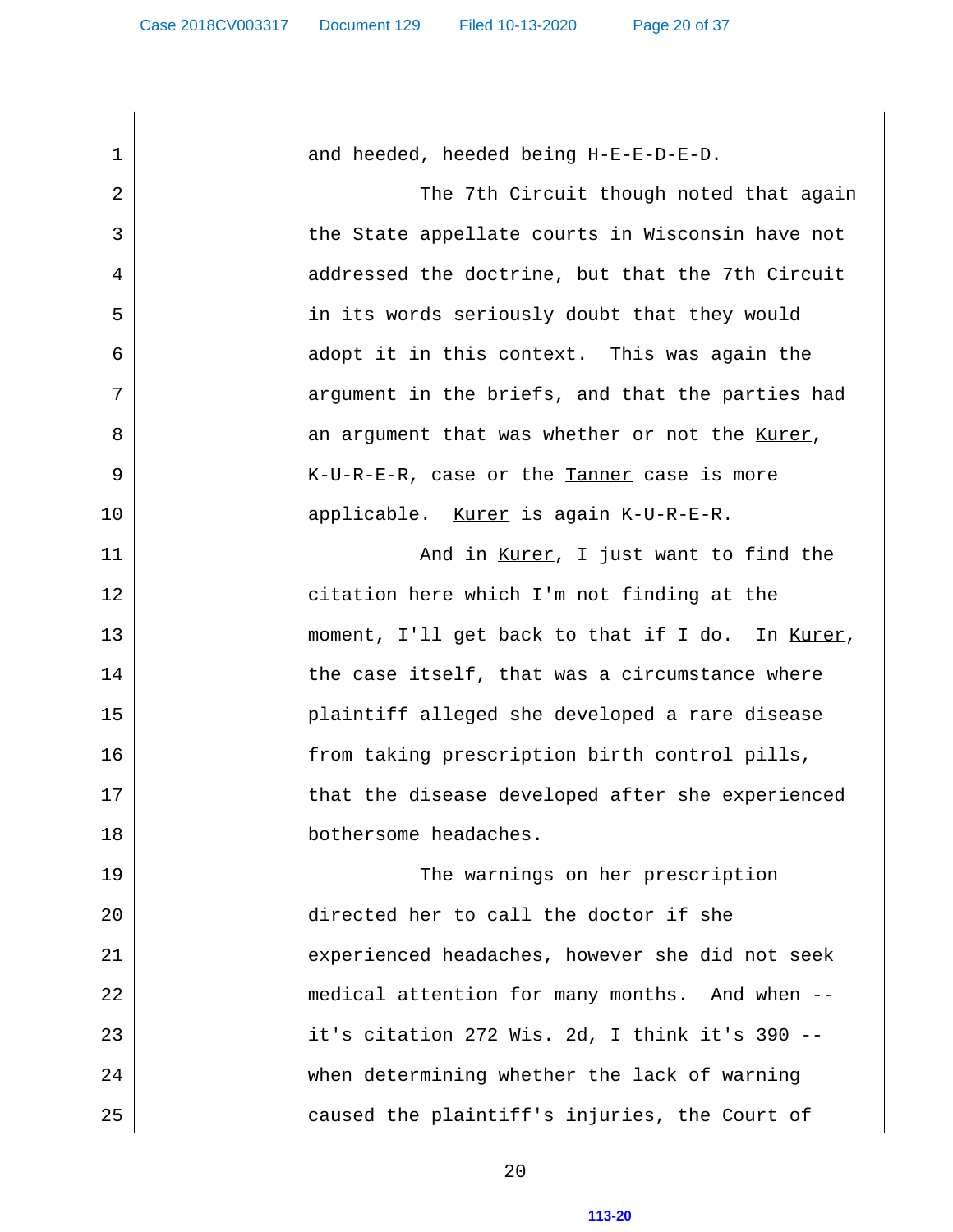1 || Appeals in that said, and I'm quoting, that 2 "proximate cause is not presumed" in a failure to 3 warn case. 4 The court went on to state that: 5 "A plaintiff who has established both a 6 duty and a failure to warn must also establish 7 || causation by showing that if properly warned he 8 || or she would have altered behavior and avoided 9 injury." 10 || And the court said "that absent proof 11 || that a more complete or explicit warning would 12 have prevented use of the drug, that the 13 || plaintiff could not establish that the 14 || defendant's failure to was the approximate result 15 || of her injuries," that case again from 2004. 16 The plaintiff then arguing against that 17 || **proposition and arguing that the heeding** 18 || presumption should apply cited the Tanner case,  $19$   $\parallel$  that case found at 228 Wis. 2d 357, a Court of 20 || Appeals case from 1999. That case apparently 21 involved injury caused by an exploding I think it 22 || was car battery, and that occurred after the 23 || plaintiff scraped off a corroded part of the 24 || battery with a penny. 25 The plaintiff did not read warning

21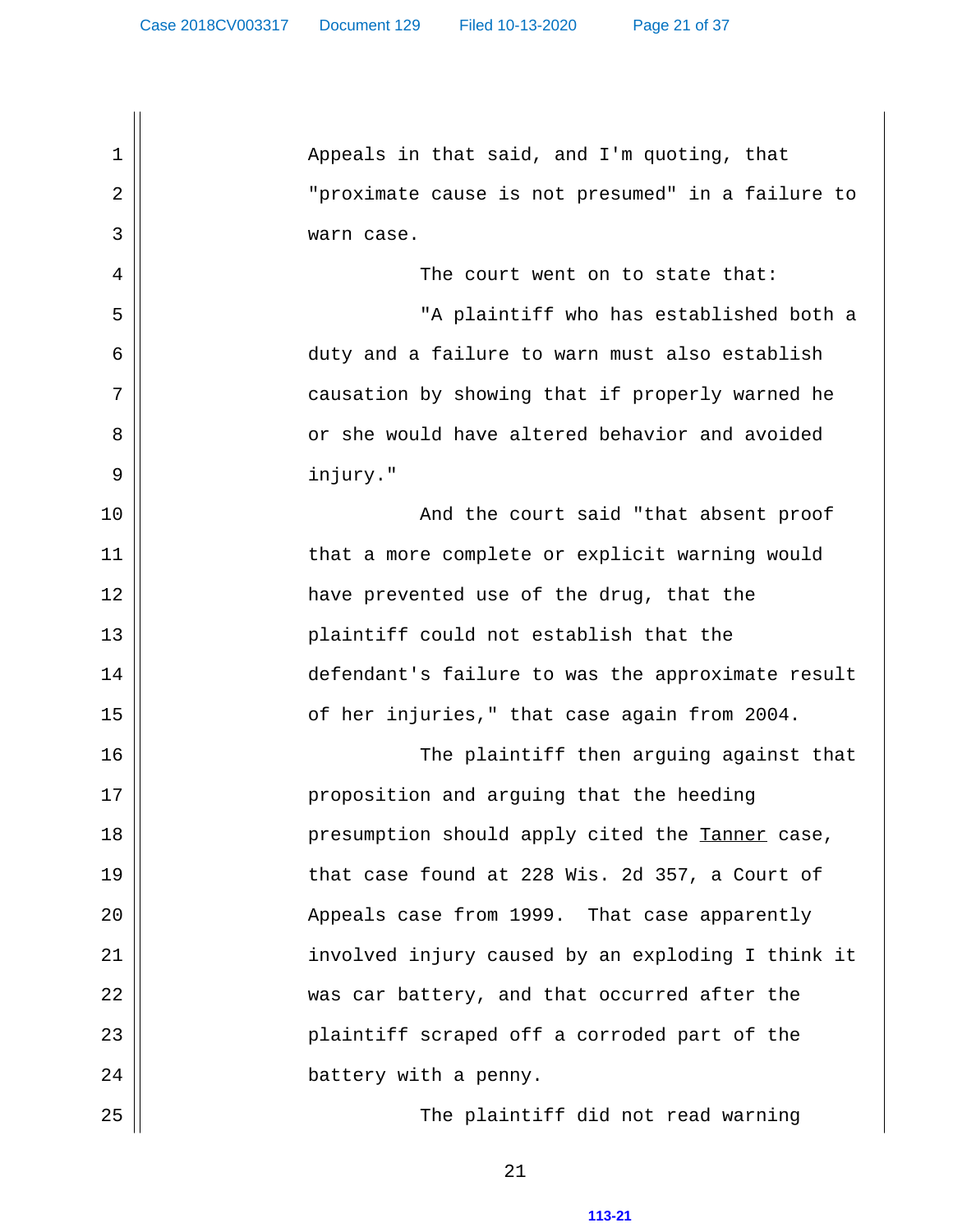1 || labels on the battery, that there was an expert 2 who testified that someone other than the 3 plaintiff had previously struck the battery or 4 || hit it with great force. 5 When determining whether a lack of 6 warning was a substantial factor in causing the 7 || plaintiff's injuries, the court said that: 8 || "A fact-finder could reasonably assume 9 that the warning would have been read and heeded 10 by the user." The court relied on the 11 | Restatement Second to support that proposition 12 || that warnings will be read and heeded. 13 The court determined in that case that 14 || even though the plaintiff did not read the 15 warning label, a reasonable jury could find the 16 || lack of warning to be a substantial factor in 17 || causing the injury. The court focused on the 18 fact that another person again had previously hit 19 || the battery, and that if that person had read a 20 warning label, it could have prevented the 21 || plaintiff's injuries. 22 So these competing cases or sort of 23 || theories were addressed by the 7th Circuit in 24 Zimmer. And Zimmer highlighted the fact that in  $25$   $\parallel$  the Tanner case, the facts involved and what that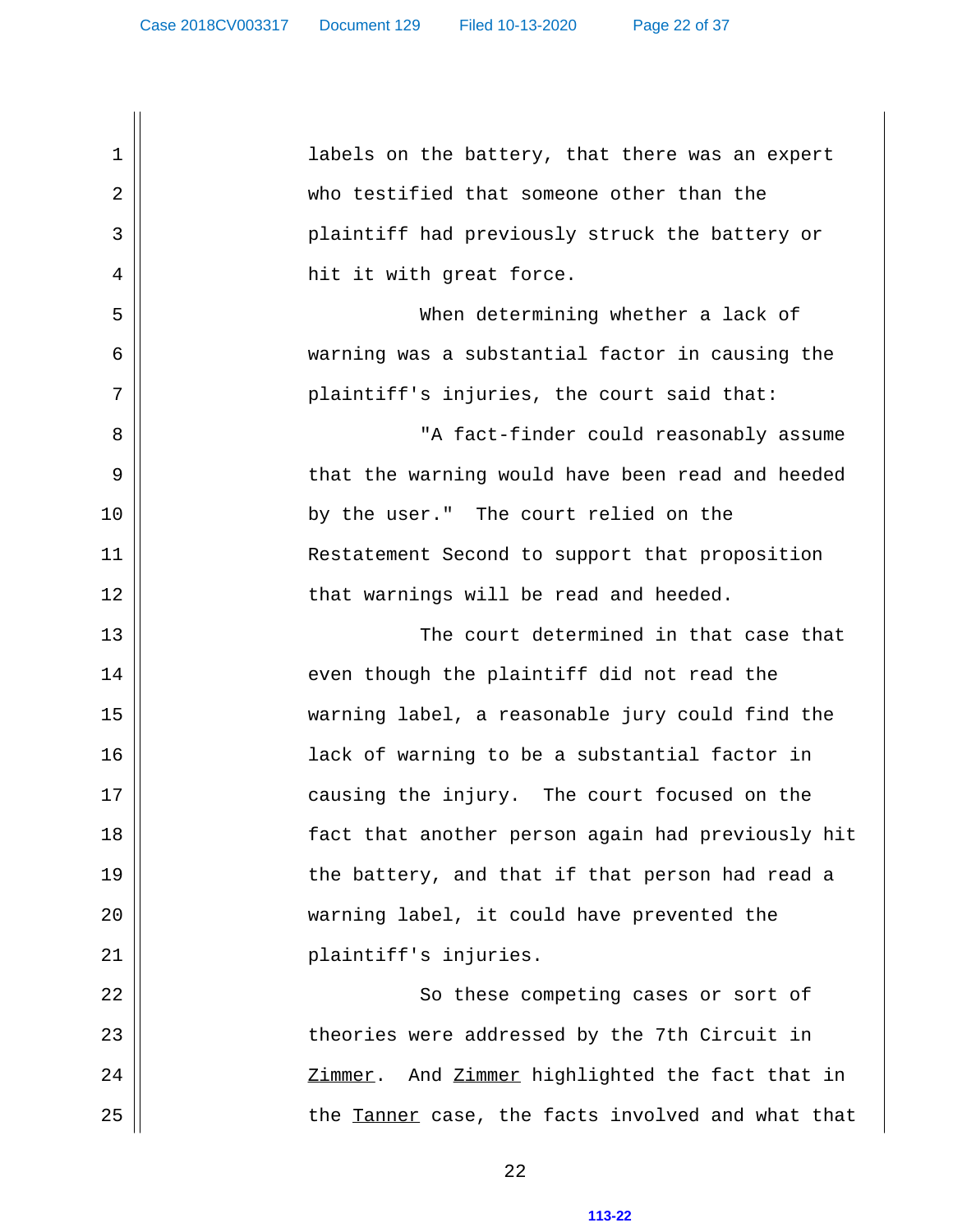1 involved specifically was the heeding presumption 2 || as it would apply to the prior users of the 3 || battery before the plaintiff, not the plaintiff 4 him or herself. 5 The court determined that the heeding 6 presumption did not apply in the factual scenario  $7 \parallel$  in Zimmer because the physician did not read the 8 || instructions on how to implant the medical 9 device, but rather relied on his training and 10 || experience, again distinguishing it from the 11 | circumstances of Tanner where again the issue 12 || involved a user prior to the person to whom the 13 || duty would be owed. 14 || Again in <u>Zimmer</u> then the Court 15 || concluded that summary judgment was appropriate 16 || as there was no evidence to support the 17 || plaintiff's proposition that if properly warned, 18 || the physician would have actually altered his own 19 behavior. 20 I'm satisfied that in Wisconsin and I 21 || think it's a good analysis that the 7th Circuit 22 gives of the Learned Intermediary Doctrine, its 23  $\parallel$  applicability and what I believe also is the 24 likelihood that the Supreme Court itself would 25 || indeed adopt the doctrine, that the doctrine is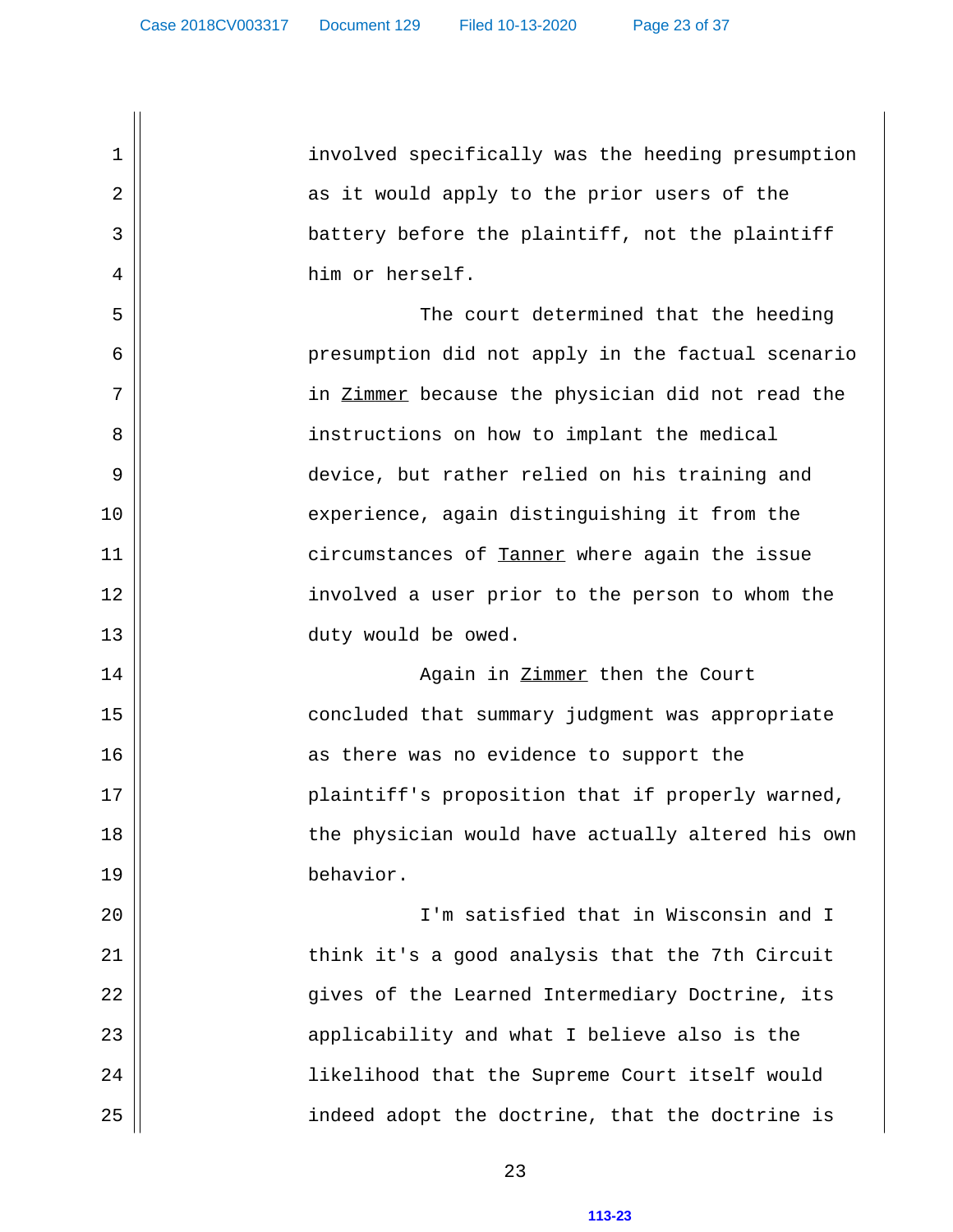1 || applicable and therefore should be applied in 2 || this case.

 3 The doctrine applying then again under 4 | the facts presented in the support of the motion 5 is uncontroverted I believe that Teleflex did not 6 || provide warnings regarding migrating Weck clips.  $7 \parallel$  So the issue is whether or not there is a genuine 8 || issue of material fact as to whether or if indeed 9 || it provided those warnings, whether that would 10 have been -- was a substantial factor in causing  $11$  || the injuries; or maybe to state it another way, 12 || again whether or not there would have been any 13 different result.

 14 From the testimony of Dr. Waples, again 15 both parties go into some detail about that, 16 || the -- again I may be jumping around a little bit 17 || back and forth with regard to this part. I 18 believe the facts are uncontroverted that 19 Dr. Waples never learned the sliding clip 20 || technique from any Teleflex representative, and 21 || that his use of the technique was based on his 22 own education, training, and experience. 23 In this circumstance I believe its --

24 || or its believed that he may have used somewhere 25 || in the range of 29 to 33 Weck clips. He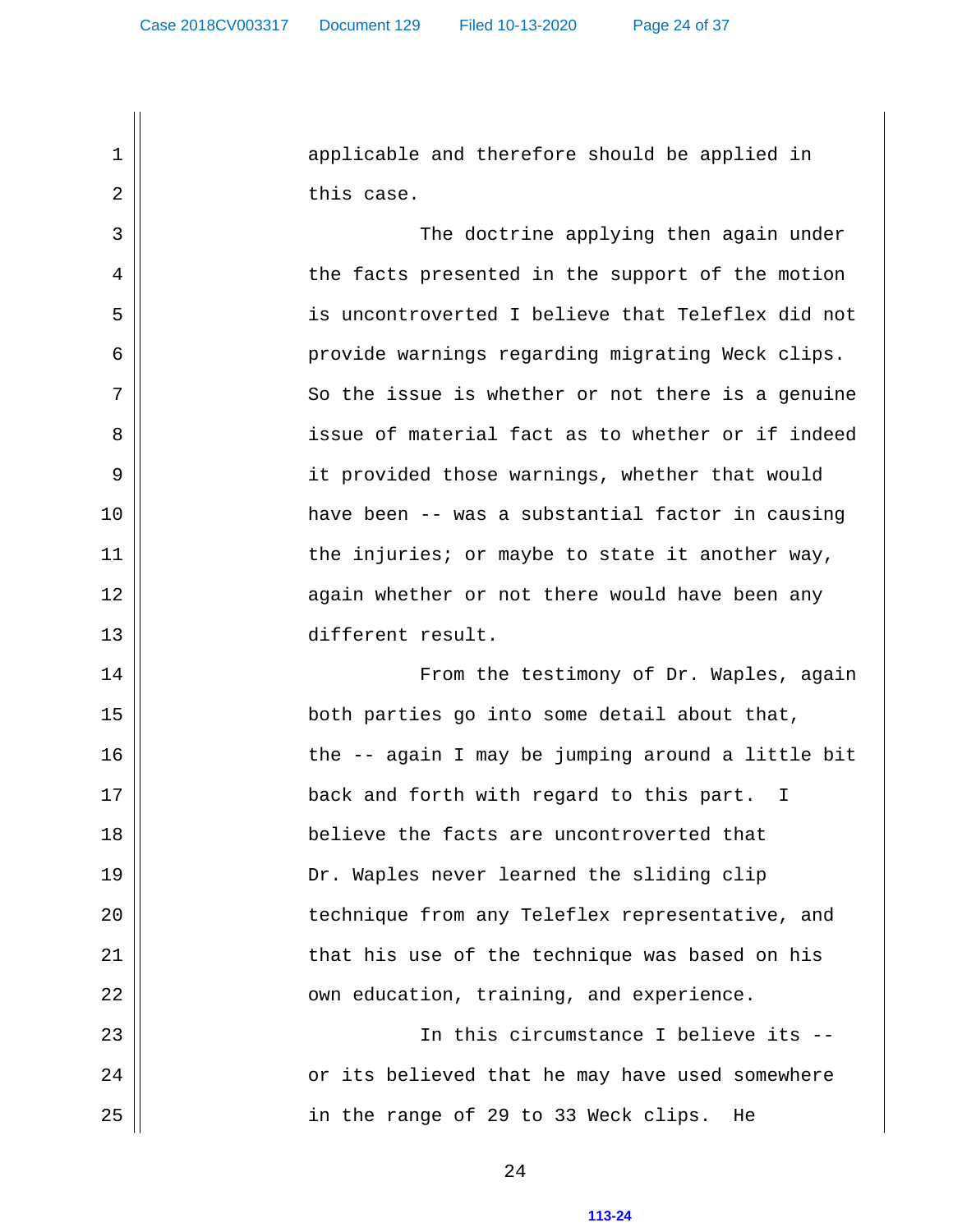$1 \parallel$  testified that he -- as far as the number of 2 clips that he would use for the technique, that 3 that was based again on his own clinical 4 | experience and judgment. 5 He has continued to use Weck clips when 6 performing these procedures even after again the  $7 \parallel$  circumstance involved in this case, and estimated 8 || that he's performed at least a couple hundred of 9 || the same procedures since the plaintiff's 10 operation in April of 2015. 11 || In his deposition testimony, Dr. Waples 12 described the sliding clip technique as a "game 13 || changer in terms of allowing more complex partial 14 || **nephrectomies** to be done." 15 I believe the facts are uncontroverted 16 || that Dr. Waples did not provide any information 17 || to the plaintiff himself about Weck clips before 18 || the operation or about any risks associated with 19 || migrating Weck clips. 20 Dr. Waples I believe in his deposition 21 || testimony stated that he never seen a migration 22 || prior to the actual surgery involved here. And 23 || I'm going to actually quote because I think this 24 || is important. He stated the following on Pages 25 || 166 and 167 of his deposition. He said: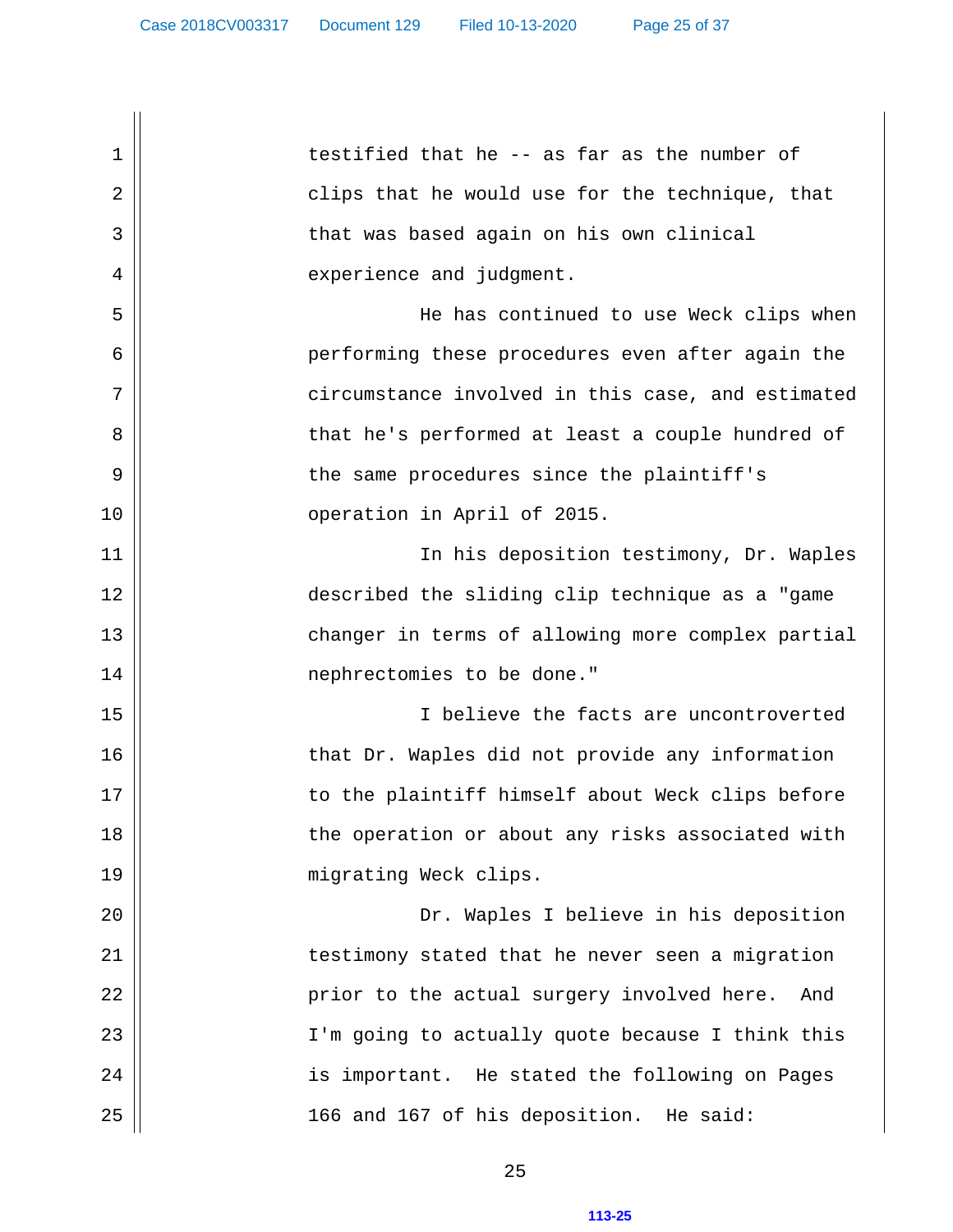1 "I've never seen it. At that time I 2 don't even know if I've ever seen is reported. 3 You know, it's a high complexity surgery with a 4 lot of steps to it, and I don't have a 5 || replacement for a Weck clip to do partial 6 nephrectomy, and I'm not aware of any high volume  $7 \parallel$  national guys that I go to courses to that are 8 || using something other than Weck clip. 9 There is a competing product that, you 10 || know, we've looked at and we have some concern 11 || about it, and I probably would wait until, you 12 || know, quote, unquote, some of the other big dogs 13 were using that before I would switch." 14 Dr. Waples testified that he does not 15 warn patients about the risks associated with 16 Weck clip migration, again that he hasn't done 17 that even after this particular and surgical 18 incident or result. That the Weck clip migration 19 || is not one of his top 100 concerns when 20 performing this particular procedure. He did 21 state or acknowledged that "maybe this is 22 || something I should start to disclosing." 23 || In the -- strike that. I'm not going  $24$   $\parallel$   $\qquad$  to get into line-by-line and read everything. 25 || I'm just going to refer to the plaintiff's

26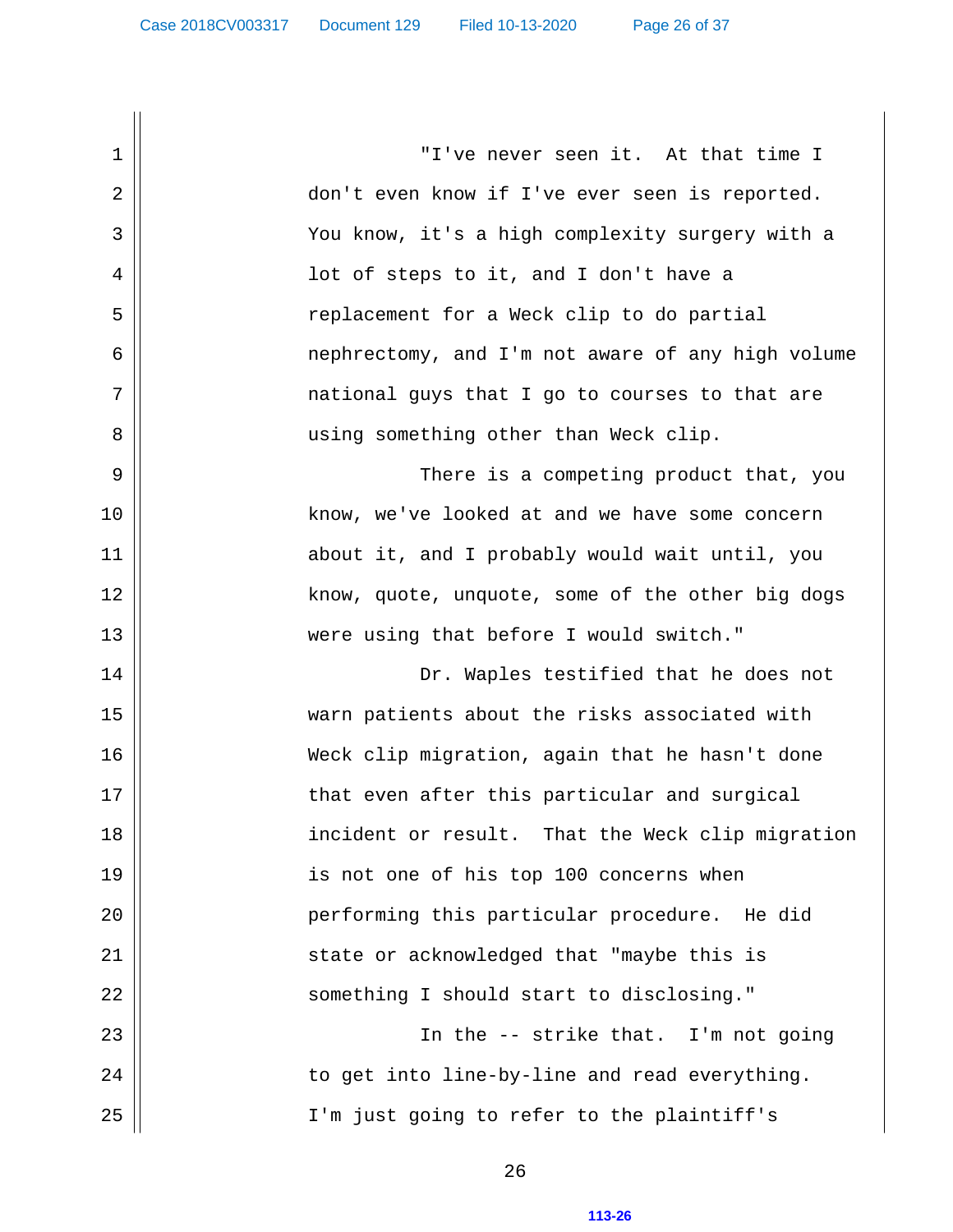1 response brief, Pages 5 through 7 that set forth 2 || a number of different bullet points involving the 3 background of these particular Weck clips and 4 | include listings of some concerns or issues that 5 have been raised in medical literature and 6 perhaps through other sources regarding use and 7 || problems that resulted from use with these 8 || particular clips. 9 One of those bullets points at the 10 bottom of Page 6 notes that the 2013 version of 11 Teleflex's H-as in Henry-hyphen-O-hyphen-L, 12 || product instructions for use booklet was 13 delivered with defendant's sale of Hem-o-lok clip 14 | Products to Aurora Health Care which Aurora 15 provided as surgical supplies in it's St. Luke's 16 || operating suite when Dr. Waples performed the 17 || 2015 surgery on plaintiff. 18 || And that it's further the case that 19 || those instructions for use do not disclose and 20 || warn about the risks of patient injury due to 21 || clip failures and clip migration in 22 || laparoscopically implanted patients. And again 23  $\parallel$  those are facts that I -- or at least those facts

27

 $24$   $\parallel$  set forth are to be viewed in the light most

25 || favorable to the plaintiff regarding both the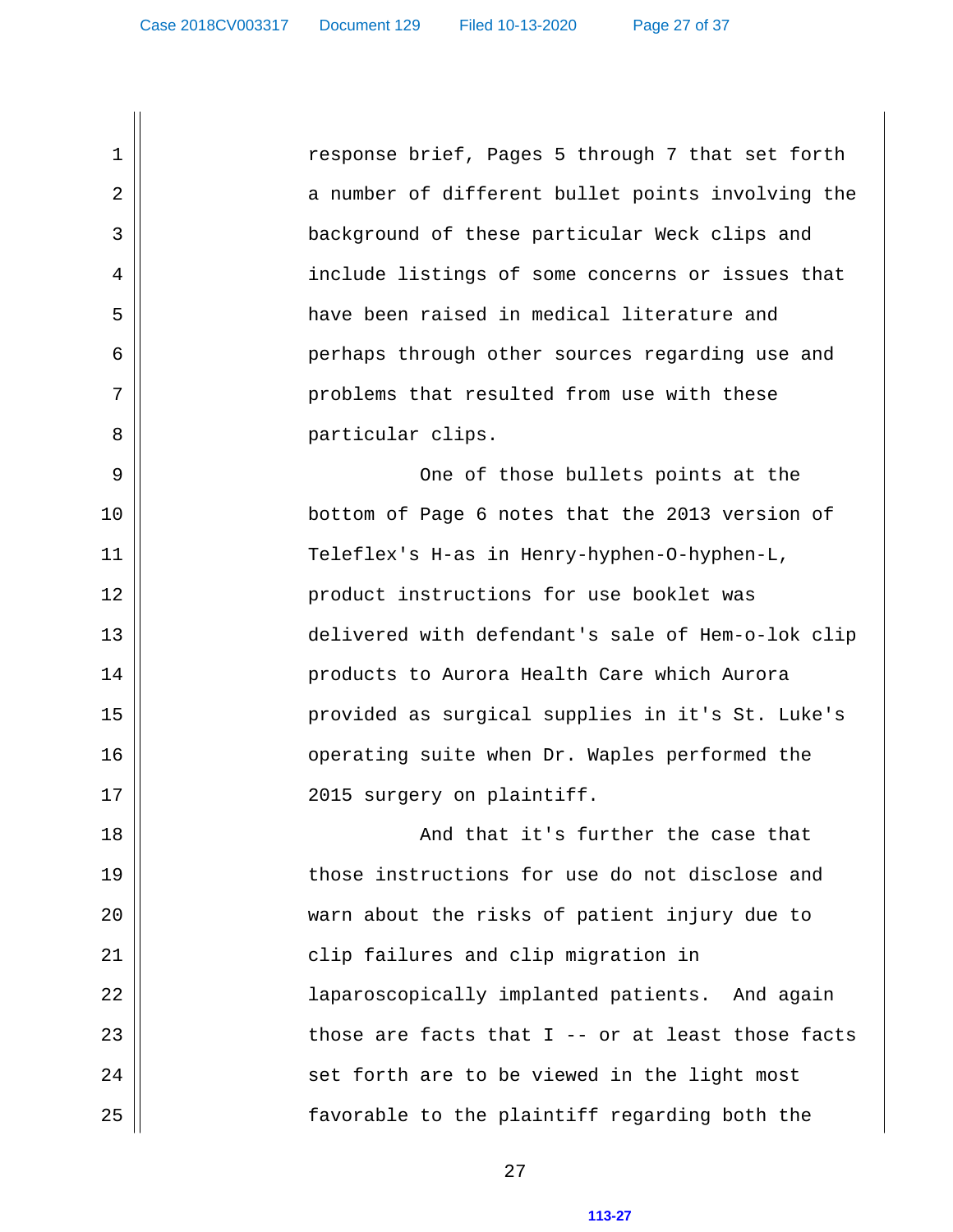1 || history, inferences about what may be known to 2 || the defendant, and again the circumstances 3 involving the instructions themselves. 4 With regard to Dr. Waples, I know I'd 5 also refer to Pages 8 through -- this is a little 6 more substantive, but 8 through 14, 13 I'm sorry, 7 || of the plaintiff's brief as well with regard to 8 specifically other things that Dr. Waples may 9 have indicated in his deposition. 10 || Again I'm not going to go through all 11 of it. Again just highlighting perhaps on Page 12 || 9, that at least 29 of the clips or possibly as 13 many as 33 were implanted inside plaintiff. That 14 Dr. Waples believed that each clip was closed, 15 || sealed and firmly attached during the operation, 16 || and that no loose clips were left inside the 17 || plaintiff. 18 Dr. Waples testified that he'd never 19 been instructed or warned by Teleflex to restrict 20 or limit the number of clips being implanted in a 21 || single surgery. Again in his deposition 22 || testimony he testified that he did not put clips  $23$  ||  $\Box$  on the inside of the kidney, that they were 24 placed on the outside; and that again his 25 preference, of course, would be that after

28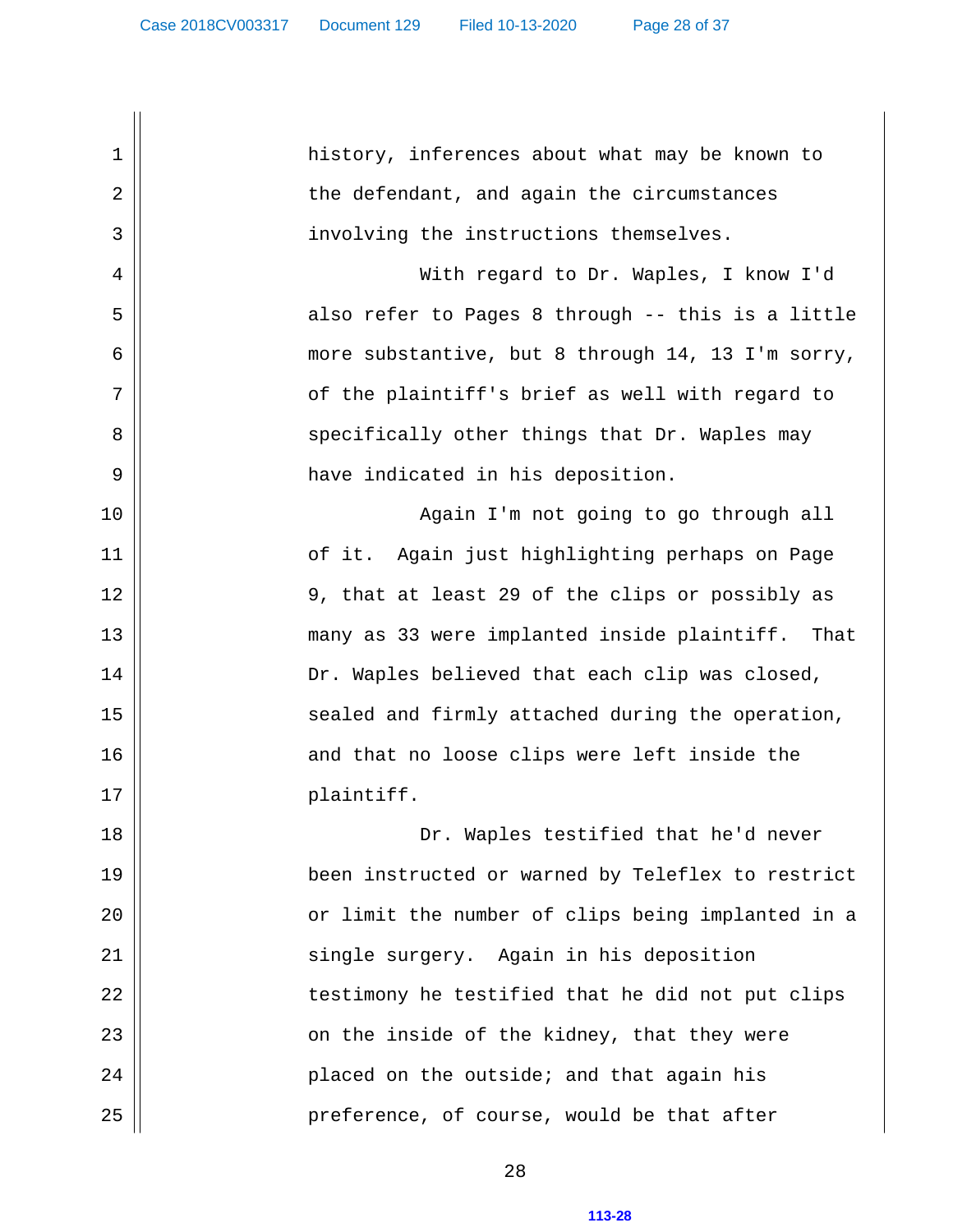1 placing the clips at a specific location that 2 || they remain so situated. 3 Page 11, that when asked about safety 4 information received from Teleflex regarding 5 Hem-o-lok clip migration and asked specifically, 6 quote, have you received any kind of safety 7 || information from the manufacturer of this clip 8 || prior to 2015 that provided you with 9 | recommendations or they suggested medical 10 protocol for timely diagnosing and properly 11 || treating clip migration complication injuries," 12 || that Dr. Waples answered "not that I know of, 13 no." 14 He also testified that prior to the 15 2015 surgery of the plaintiff, that he had not 16 || encountered an occasion of the clips moving and 17 || migrating from the location that they were 18 || implanted and becoming located in the collecting 19 || system of the kidney. 20 I think I've addressed again the facts 21 and circumstances surrounding Dr. Waples. In my 22 || view our fact are very similar to the 23  $\parallel$  circumstances as they presented in the Zimmer 24 case as well with regard to this particular 25 || issue. Again in our case it's the plaintiff's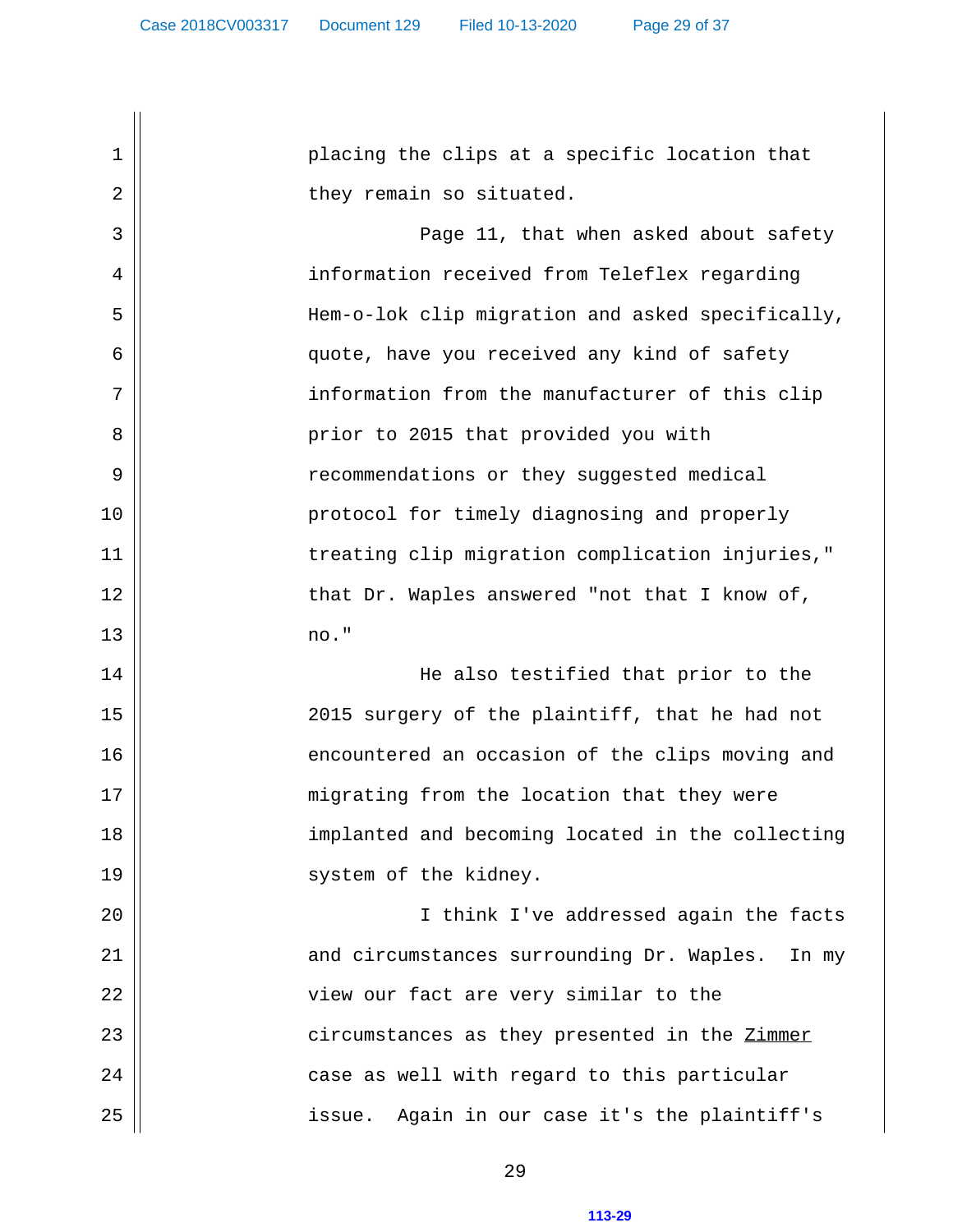1 position that the Court should presume that had 2 Teleflex provided warnings in its instructions or 3 || otherwise, that would have then been brought to 4 | Nor. Waples' attention regarding clip migration, 5 || that Dr. Waples would have heeded that warning or 6 changed his conduct or otherwise acted in a 7 || manner that would have resulted in the clips 8 || either not being used or presumably the procedure 9 not taking place. And again I believe that that 10 || is contrary to all of the testimony that 11 || Dr. Waples provided in the deposition. 12 || And specifically that Dr. Waples 13 says -- there's no factual basis I believe in the 14 || record for the Court to find that Dr. Waples 15 would have heeded any warning had it been 16 provided and had he reviewed it, again similar to 17 || Zimmer. 18 || Similar to again the surgeon in Zimmer, 19 Dr. Waples did not learn the technique itself 20 || from Teleflex or a Teleflex representative. He 21 || learned the sliding clip technique from other 22 doctors and peer-reviewed research. Again the 23 || procedure itself being described as an off-label  $24$  || use. 25 There's no evidence in the record that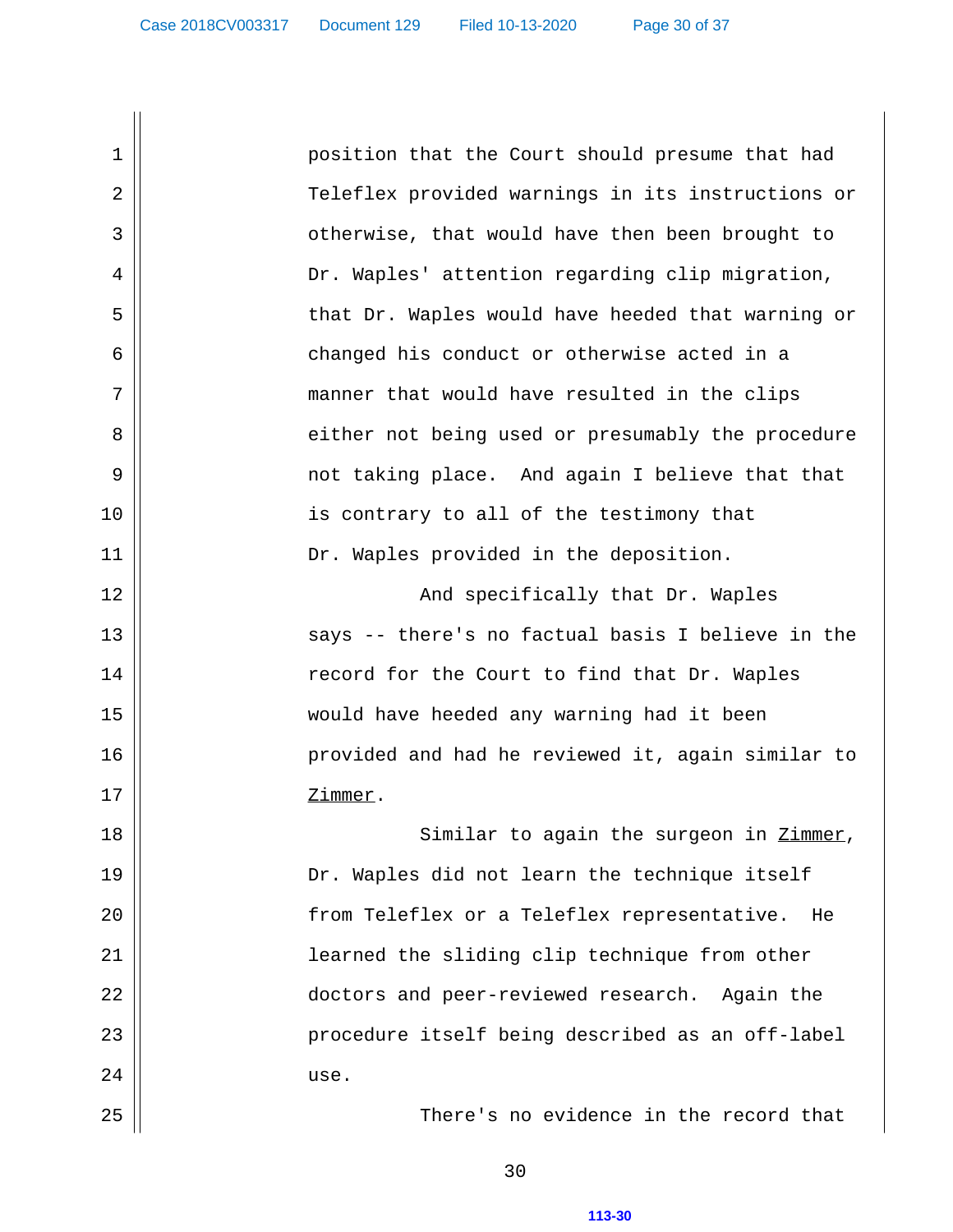1 Dr. Waples would have altered his use of the 2 || clips and or the sliding clip technique itself. 3 In his own words he said that he doesn't have a 4 | replacement for the Weck clip to do a partial 5 nephrectomy. He's not aware of any other -- 6 || again in his words, high volume national guys  $7 \parallel$  that are using anything other than the Weck 8 clips. He continued to use those clips, and the 9 || same technique even after the circumstances 10 || involving clip migration that occurred with 11 || regard to plaintiff. 12 He also indicated that he's not issued 13 warnings to patients or provided patients with 14 || any further warnings of the risks associated with 15 migrating Weck clips even after again the 16 || circumstance involving the plaintiff, though I 17 || recognize again at one point he did simply state 18 || maybe he should going forward. 19 || So there is no evidence in the record 20 | Then that I believe allows for the Court to find 21 || that Dr. Waples would have altered his technique 22 || or any further relay of risk to the plaintiff 23 || with regard to the use of Weck clips or migration 24 for this particular type of off-label use. 25 Again the plaintiff has argued that the

31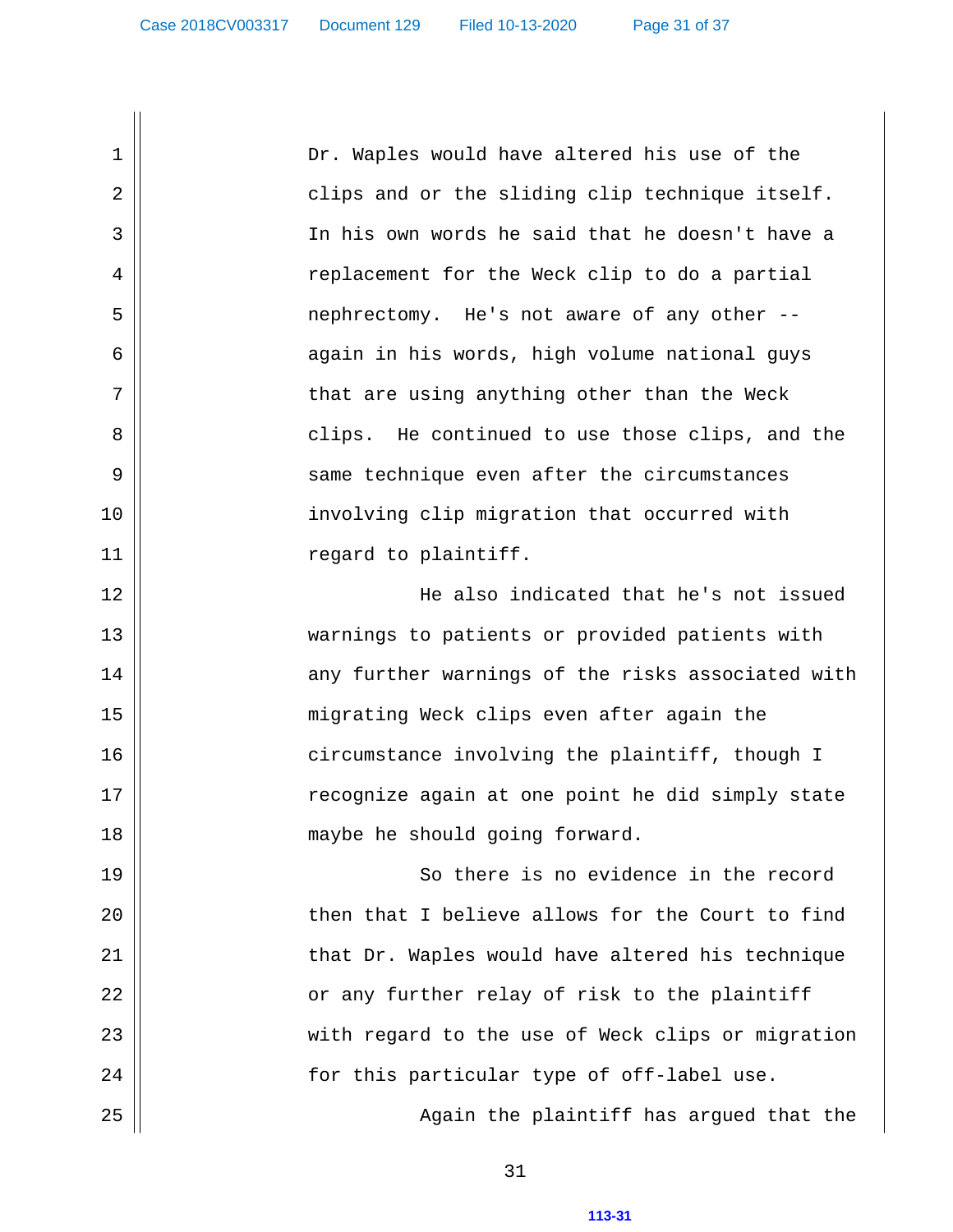1 || Court should make a presumption, should apply the 2 heeding presumption in these circumstances or 3 || that it applies at least to the point where it 4 can defeat summary judgment, but again I'm in 5 || agreement with the Zimmer case analysis that that 6 presumption would not apply to ours, that the 7 || heeding presumption that is discussed and applied 8 || to the Tanner case is only applied to cases where 9 it's unclear whether the person would have heeded 10 || the warning, and that case again involves a prior 11 || use or user before the matter had gone to the 12 plaintiff. In our case again we've got specific 13 || and direct evidence from Dr. Waples himself. 14 || I just -- again so I can make sure the

15 || record is clear on this, again with regard to the 16 || actual circumstances, facts relating to migration  $17$   $\parallel$  and determinations or for that matter, you know, 18 || any facts whether they're disputed or not 19 || regarding proper installation of the clips or 20 || those types of facts, those are -- again the 21 Court's reviewing all those facts, the prior 22 || issues involving any prior knowledge of Teleflex 23 || regarding other problems with the clips in the 24 past in the context of nephrectomies and 25 || migration, we know again both points that were

32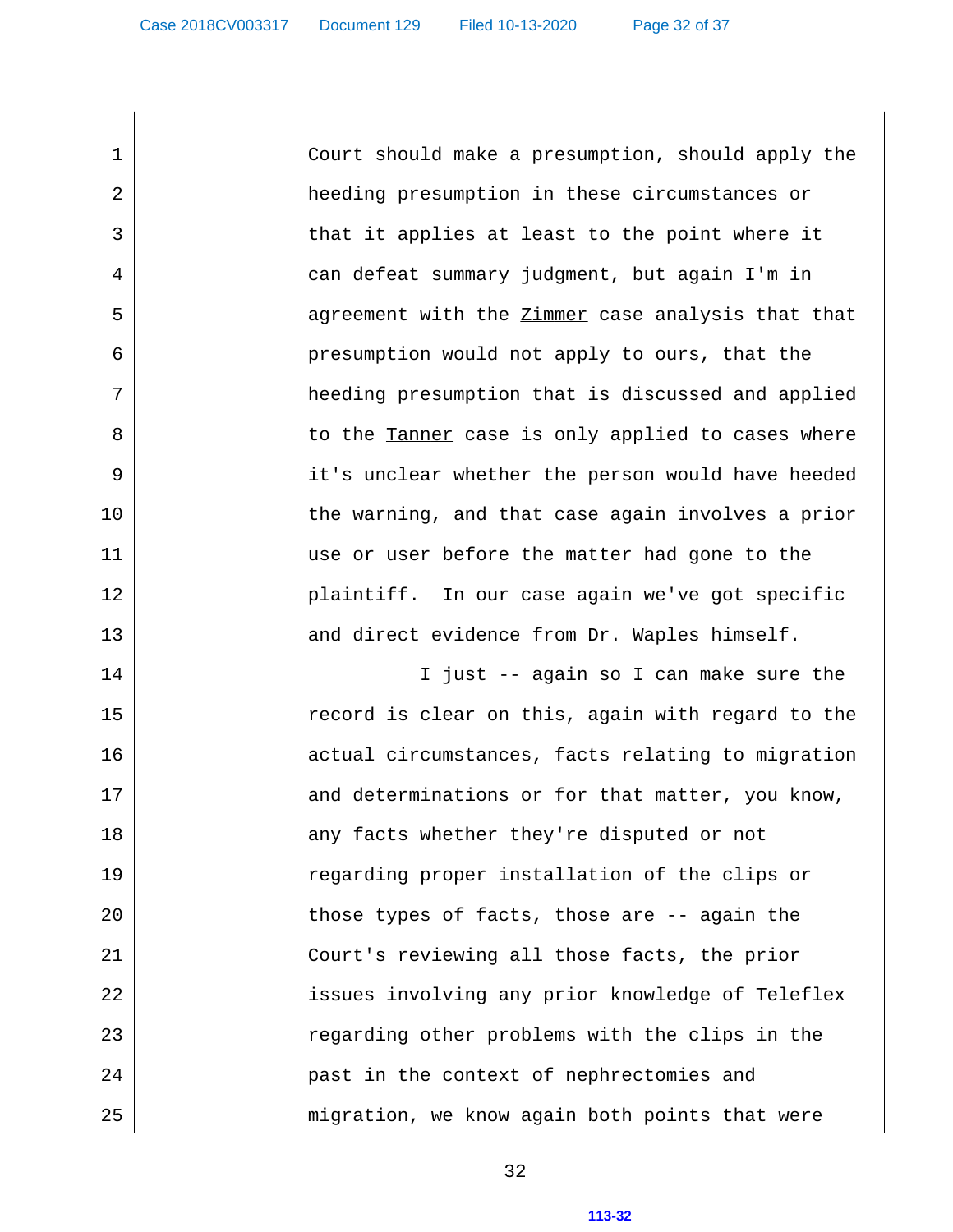1 || highlighted in the plaintiff briefs, I'm again 2 || viewing all of that in the light most favorable 3 || to the plaintiff and not addressing specifically 4 | those issues. 5 I understand those again at least at 6 some point may well be contested facts, but 7 || simply addressing the application of the Learned 8 Intermediary Doctrine and what I believe are the 9 || facts that relate to that doctrine, and what I 10 believe are the uncontroverted facts that relate 11 to that doctrine and the inferences that the 12 Court must draw from those. 13 || Again causation being a necessary 14 || element on each of the causes of action, the 15 Court believes that therefore based on those 16 findings and conclusions that the Court as a 17 || matter of law must grant the defendant's motion 18 || and order dismissal of the claims. 19 The plaintiff has at least pled and I 20 believe in the response brief and also did argue 21 apart from the arguments regarding either failure 22 || to warn or misrepresentation were made in all 23 || four claims, but also at least with regard to 24 negligence and strict product liability, the 25 || first two claims, also make further arguments or

33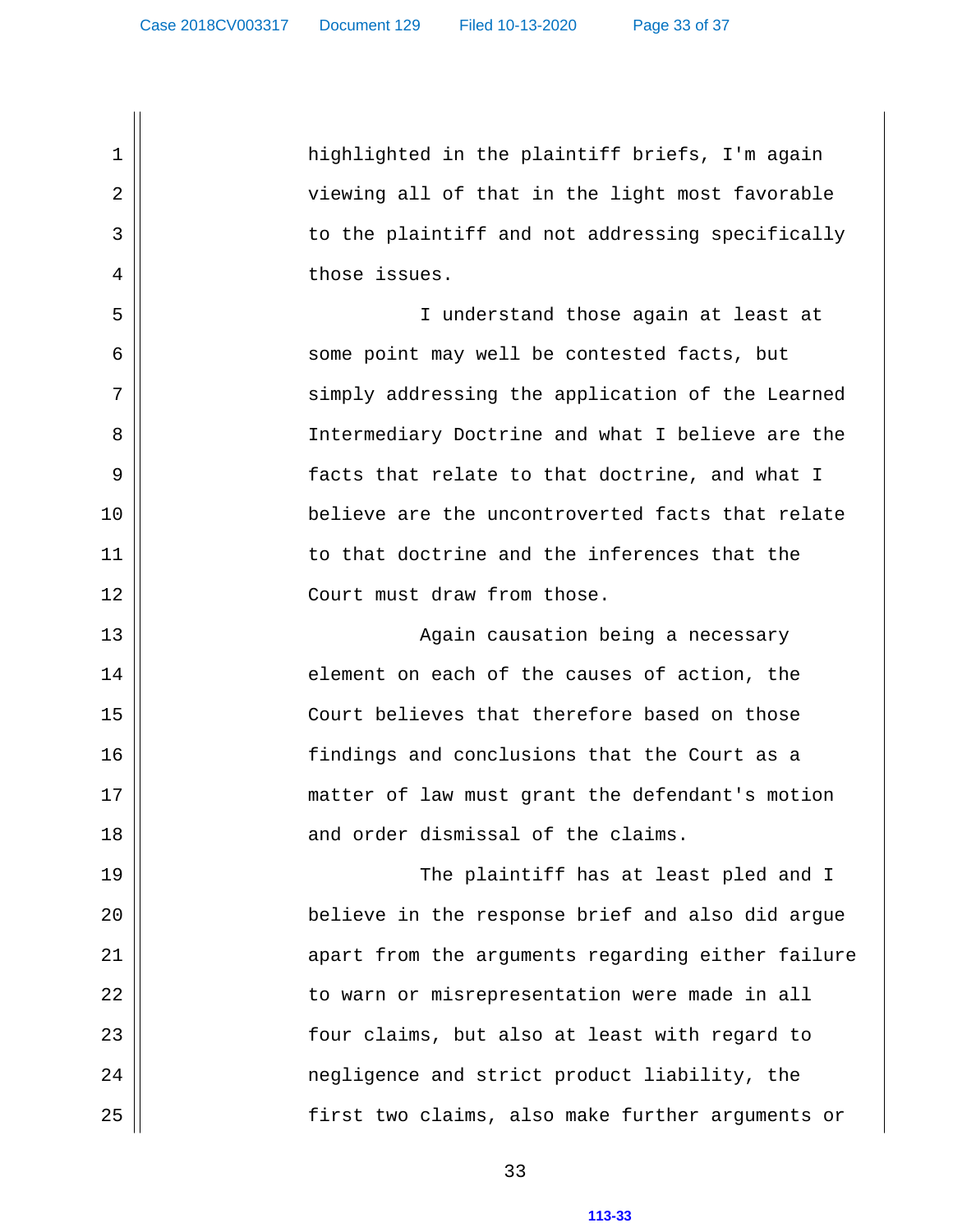1 || highlights at least it's pleadings with regard to 2 || other issues besides warnings or representation, 3 || that is specifically the arguments that the 4 || product itself, the Weck clips are either the 5 || subject of defective design or defective 6 manufacture. 7 || I believe it's uncontroverted through 8 || the facts that the use of the clips again is what 9 is deemed an off-label use. The defendant cites 10 || on Page 7 of the reply brief that the Wisconsin 11 product liability statute requires that in a 12 design defect claim, that it must be based on the 13 product's intended use, and then it cites (a) and  $14$  ||  $(3c)$  with regard to that. 15 And again the plaintiff has not made a 16 || showing that the use here was again part of the 17 || product's intended use, or I don't believe that 18 || it has been able to cite or at least I don't 19 believe the plaintiff was able to cite any cases 20 || that would otherwise apply to the Wisconsin 21 product liability statute in circumstances like 22 || ours to support a designed defect claim. 23 To support that and any claim regarding 24 manufacturing defect would also require expert 25 || testimony. I don't again recall or I don't

34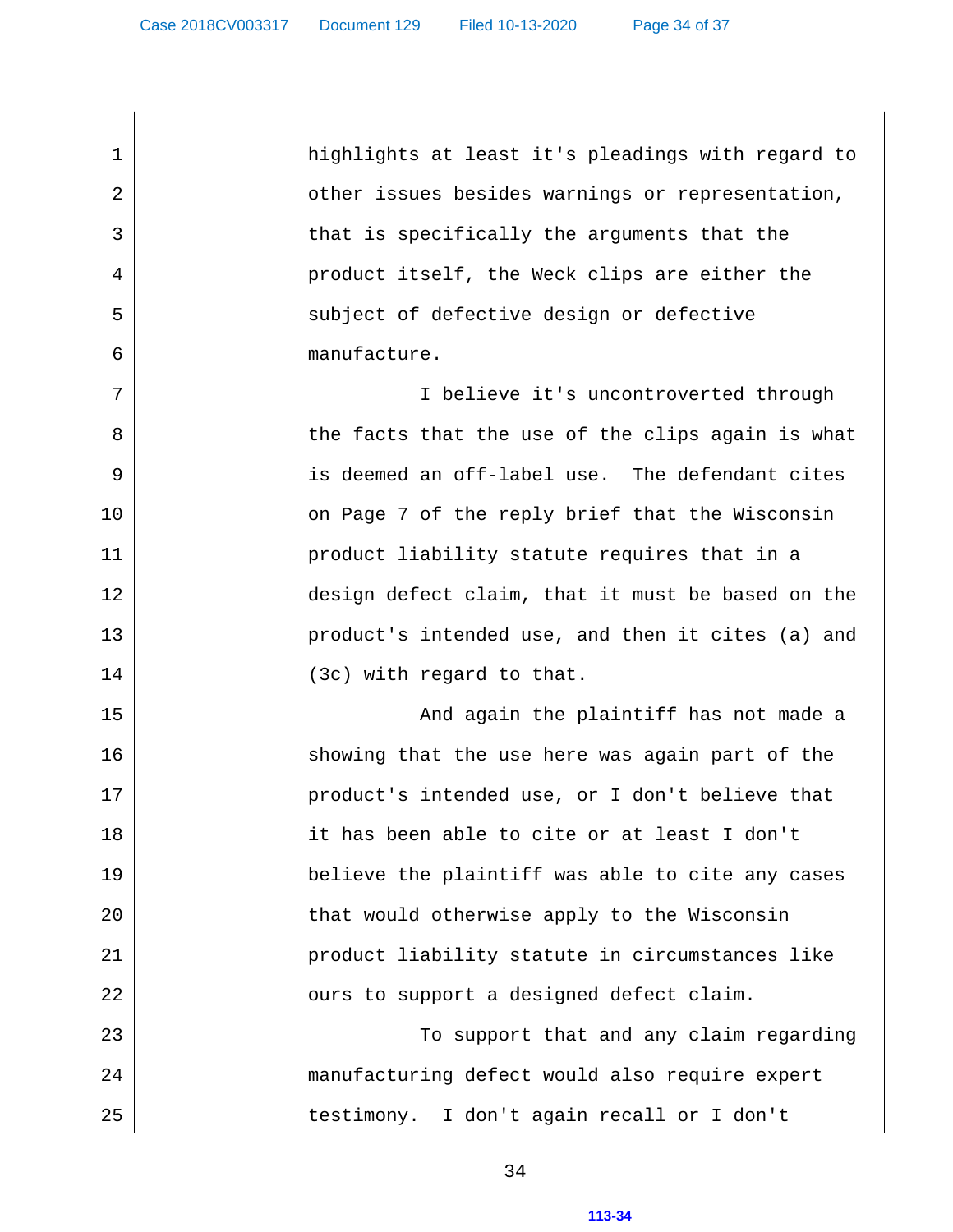1 believe I saw in at least the submissions expert 2 || testimony to support those types of claims 3 || proffered through the plaintiff, and again we're 4 nonetheless dealing with off-label use. 5 All right. I believe I've hit on what 6 || I needed to and what I intended to address by way  $7 \parallel$  of the facts and conclusions and again the 8 || arguments brought by counsel. So for those 9 reasons, the Court again applying the standards 10 || of summary judgment believe that I am required to 11 grant the defendant's motion for summary judgment 12 with regard to each of the four claims and order 13 then that the matter be dismissed. 14 || I'm going to stop. I'm going to -- I 15 don't need anybody obviously to repeat what you 16 have argued previously, but I do want to just 17 || make sure you have a chance to have a complete 18 || record if anybody feels at this point there is 19 || anything else that needs to be made part of 20 || record for purposes of appeal? Mr. Kriva? 21 MR. KRIVA: I'll stand on my record, Your 22 Honor. 23 THE COURT: Okay. Mr. Peck, you need to 24 unmute? 25 MR. PECK: You mean that big thing that said

35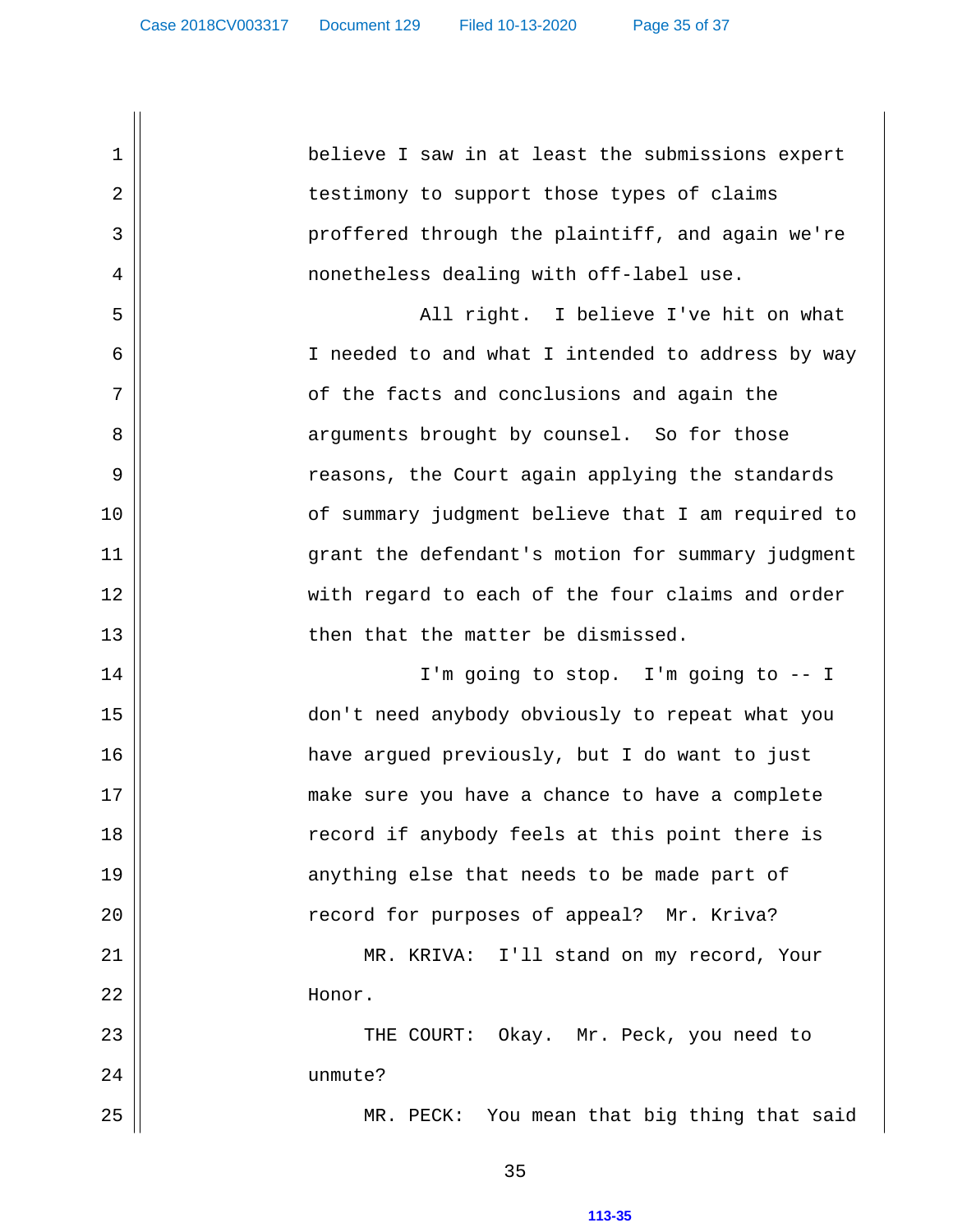| 1          | unmute on my screen that I should have clicked    |
|------------|---------------------------------------------------|
| $\sqrt{2}$ | the box on, I apologize for that. Nothing         |
| 3          | further here, Your Honor. Thank you.              |
| 4          | THE COURT: All right. Then I'm going to           |
| 5          | just need a written order. Prevailing party,      |
| 6          | Mr. Peck, if you can submit that and just do so   |
| 7          | under the 5-day rule.                             |
| 8          | MR. PECK: Yes, Your Honor.                        |
| 9          | THE COURT: All right, thank you. That will        |
| 10         | conclude the hearing and the live stream. Thank   |
| 11         | you, I appreciate again counsel your time, your   |
| 12         | patience, and I think a very good job in briefing |
| 13         | and arguing the issues.                           |
| 14         | MR. KRIVA: Thank you.                             |
| 15         | $MR.$ PECK:<br>Thank you, Your Honor.             |
| 16         | THE COURT: All right, that will conclude          |
| 17         | the hearing.                                      |
| 18         | (Proceedings concluded.)                          |
| 19         | $^\star$<br>$^\star$<br>*                         |
| 20         |                                                   |
| 21         |                                                   |
| 22         |                                                   |
| 23         |                                                   |
| 24         |                                                   |
| 25         |                                                   |